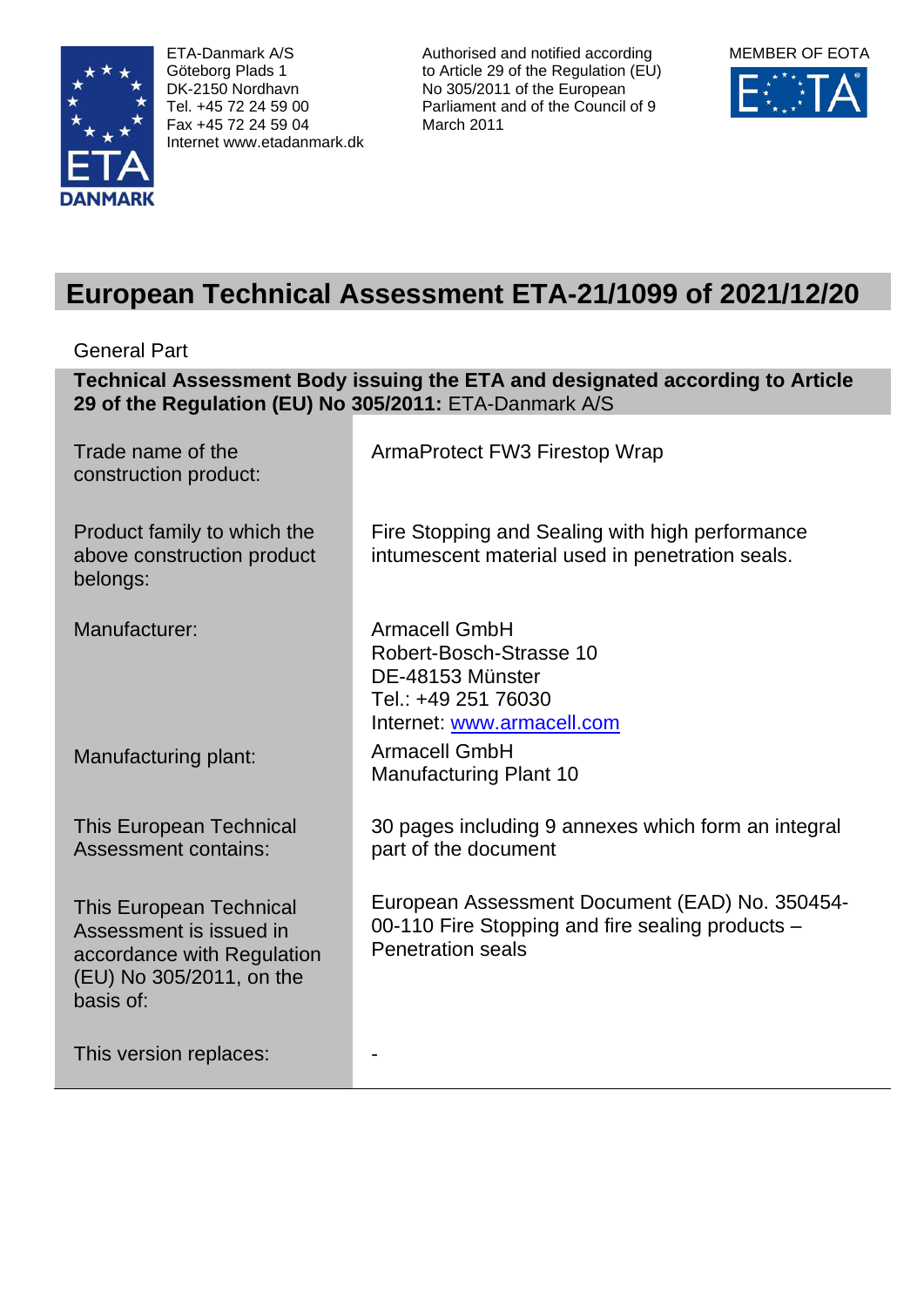Translations of this European Technical Assessment in other languages shall fully correspond to the original issued document and should be identified as such.

Communication of this European Technical Assessment, including transmission by electronic means, shall be in full (excepted the confidential Annex (es) referred to above). However, partial reproduction may be made, with the written consent of the issuing Technical Assessment Body. Any partial reproduction has to be identified as such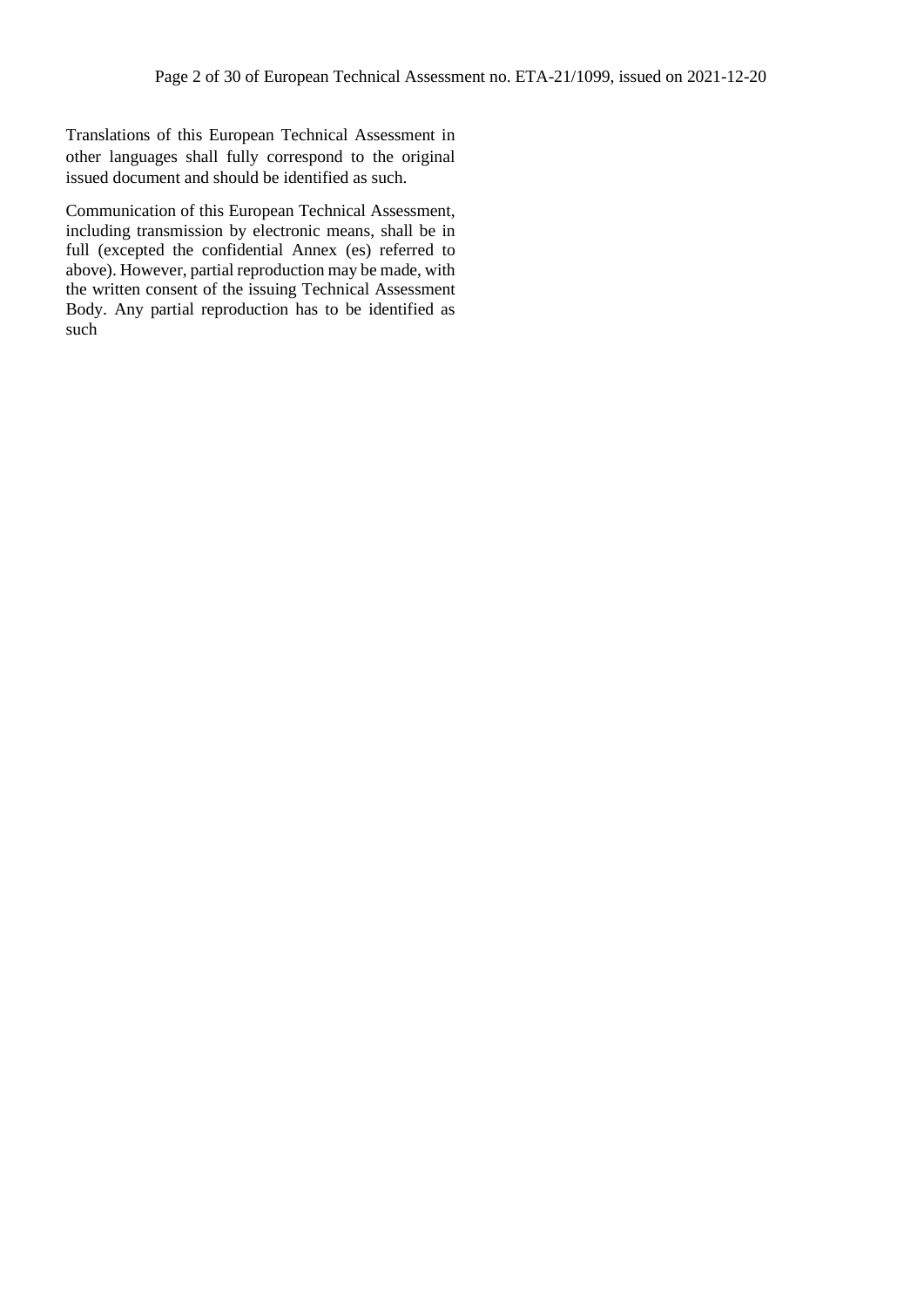# **II SPECIFIC PART OF THE EUROPEAN TECHNICAL ASSESSMENT**

# **1 Technical description of product and intended use**

## **Technical description of the product**

The ArmaProtect FW3 Firestop Wrap consists of the high-performance intumescent material ArmaProtect IWFC2, with a width of 50 mm and a thickness of 2 mm, which is wrapped in one or more layers around the pipe or the insulation. The ArmaProtect FW3 Firestop Wrap is installed in openings in fire classified walls or floors around pipes through walls made from concrete, aerated concrete, masonry, light weight partition structures, shaft wall constructions or concrete floors. The system must be inserted into the annular gap flush with the surface. In the event of a fire, the intumescent material expands with high pressure and thus seals the opening hermetically against flames and smoke. The required thickness of the wrap depending on the fire resistance and pipe diameter is established by the number of wrap layers.

#### **Specification of the intended use in accordance with the applicable European Assessment Document**

The construction products The ArmaProtect FW3 Firestop Wrap with ArmaProtect IWFC2, is intended for use as components with a fire protection effect in walls made from concrete, aerated concrete, masonry, light weight partition, shaft wall constructions or concrete floors structures that are subject to requirements related to fire protection. Their fire resistant capability prevents heat transmission and fire spreading in the event of fire. See annex 1 for a detailed specification of the intended use.

| Table $1$ – components of the assessed penetration seals |
|----------------------------------------------------------|
|----------------------------------------------------------|

| components of the assessed penetration sears     |                        |
|--------------------------------------------------|------------------------|
| Product type                                     | Trade name             |
| Flexible intumescent strip with a                | <b>ArmaProtect</b>     |
| nominal thickness of 2 mm and a                  | IWFC <sub>2</sub>      |
| width of 50 mm                                   |                        |
| Mineral wool board "Hardrock"                    | ArmaProtect CB         |
| 040" or "Hardrock II" pre-coated                 | <b>Coated Firestop</b> |
| with $0,7$ mm (dry layer                         | Board                  |
| thickness) ArmaProtect ABLC                      |                        |
| Firestop Coating on the visible                  |                        |
| surface.                                         |                        |
| minimum apparent density of                      |                        |
| 150 kg/m <sup>3</sup> and a melting point $\geq$ |                        |
| $1000^{\circ}$ C, thickness $\geq 50$ mm         |                        |
| Ablative firestop coating                        | <b>ARMAPROTECT</b>     |
|                                                  | <b>ABLC</b> Firestop   |
|                                                  | Coating or             |
|                                                  | <b>ARMAPROTECT</b>     |
|                                                  | <b>ABLF</b> Firestop   |
|                                                  | Filler                 |
|                                                  |                        |
|                                                  |                        |

| Insulations                               |                   |
|-------------------------------------------|-------------------|
| Closed cell flexible polyethylene         | <b>Thermaflex</b> |
| foam insulation in form of tubes,         | Thermacompact     |
| thickness $\leq$ 4 mm, density $\geq$ 30  | TF or equal       |
| $\text{kg/m}^3 \leq 40 \text{ kg/m}^3$    | products          |
| Closed cell, flexible elastomeric         | Armacell          |
| foam (FEF) insulation in form             | Armaflex AF or    |
| of tubes, thickness $7 \text{ mm} - 31,5$ | equal products    |
| mm, tolerances $+ -2.5$ mm                |                   |

Detailed information and data on the verified penetration seals are given in Annexes 1 to 9

The performances given in Section 3 exclusively relate to this penetration seals (e.g. with respect to the design and arrangement of the components of the penetration seals and the type and position of the services).

The verification and assessment methods on which this European Technical Assessment is based lead to the assumption of a working life of at least 10 years for ArmaProtect FW3 Firestop Wrap.

The indications given on the working life cannot be interpreted as a guarantee given by the manufacturer, but are to be regarded only as a means for choosing the right product in relation to the expected economically reasonable working life of the works.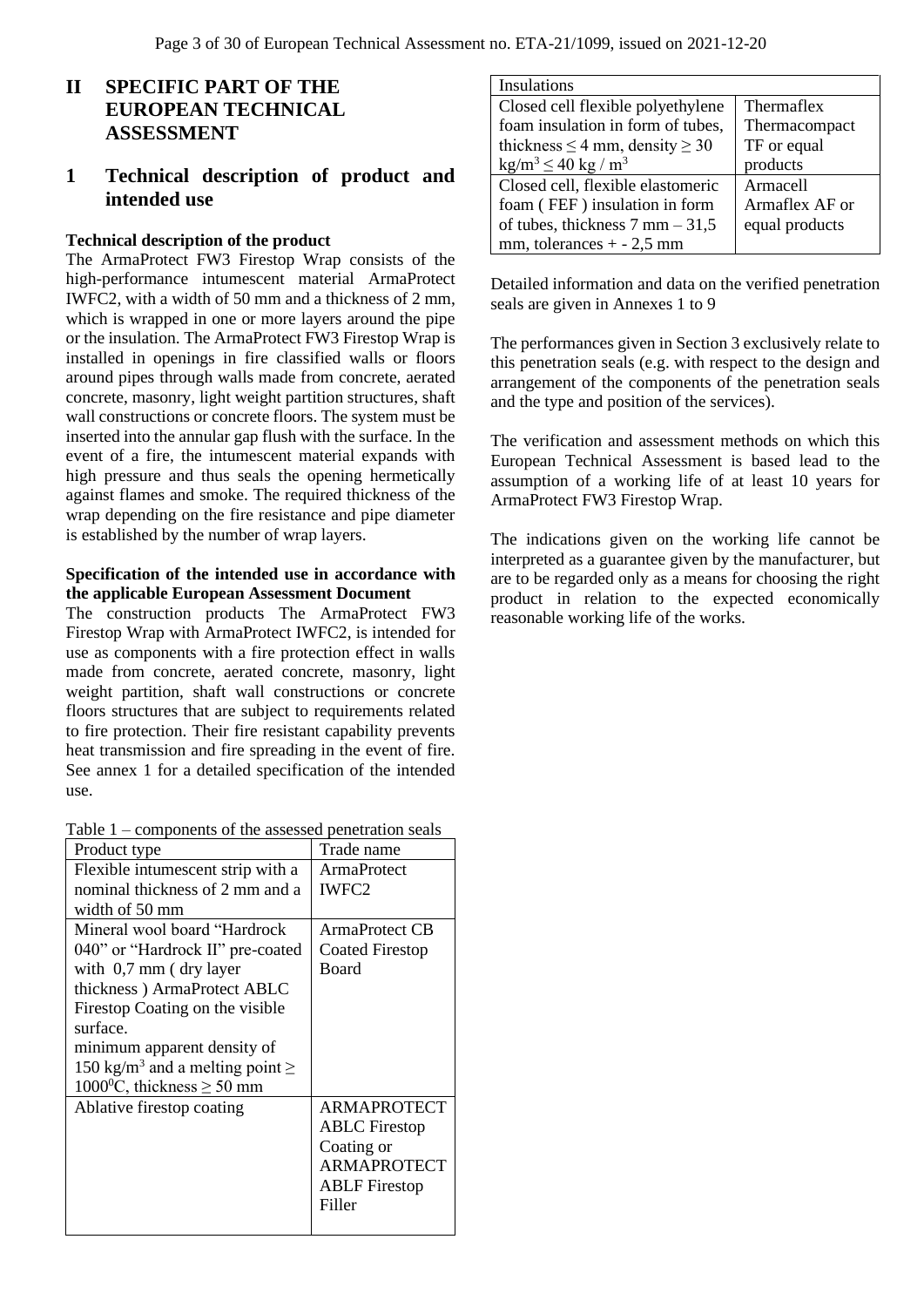# **3 Performance of the product and references to the methods used for its assessment**

|     | <b>Characteristic</b>                | <b>Assessment of characteristic</b> |
|-----|--------------------------------------|-------------------------------------|
| 3.1 | <b>Safety in case of fire (BWR2)</b> |                                     |

Reaction to fire The components of ArmaProtect FW3 Firestop Wrap and its detail products has been tested or classified for reaction to fire, in accordance with EN 13501-1 and the EC Delegated regulation 2016/364/EU

| components                                                                                   | Class according to<br>$13501 - 1$ |
|----------------------------------------------------------------------------------------------|-----------------------------------|
| ArmaProtect IWFC2                                                                            | E                                 |
| ARMAPROTECT<br><b>ABLC Firestop Coating</b><br>or ARMAPROTECT<br><b>ABLF</b> Firestop Filler | E                                 |
| Arma Protect CB<br>Coated Firestop Board                                                     | F                                 |
| Mineral fibre panel with<br>a nominal density of<br>150 kg / $m^3$                           | $\mathbf{A}$ 1                    |

Resistance to fire The ArmaProtect FW3 Firestop Wrap used in penetrations seals as described in annex 1-9 in at least 100 mm thick walls made from concrete, aerated concrete, masonry or light weight partition or shaft wall constructions structures is classified as **EI 60-120** in accordance with EN 13501-2

> The ArmaProtect FW3 Firestop Wrap used in penetrations seals as described in annex 1-9 in at least 150 mm thick slabs made from concrete is classified as **EI 60-240** in accordance with EN 13501-2

| Hygiene, health, and the environment<br>3.2                                                             |                         |
|---------------------------------------------------------------------------------------------------------|-------------------------|
| <b>(BWR3)</b><br>Content, emission and/or release of dangerous<br>No dangerous substances<br>substances |                         |
| Air permeability (material property)                                                                    | No performance assessed |
| Water Permeability (material property)                                                                  | No performance assessed |
| <b>3.3</b><br>Safety and accessibility in use (BWR4)<br>Mechanical resistance and stability             | No performance assessed |
| Resistance to impact/movement                                                                           | No performance assessed |
| Adhesion                                                                                                | No performance assessed |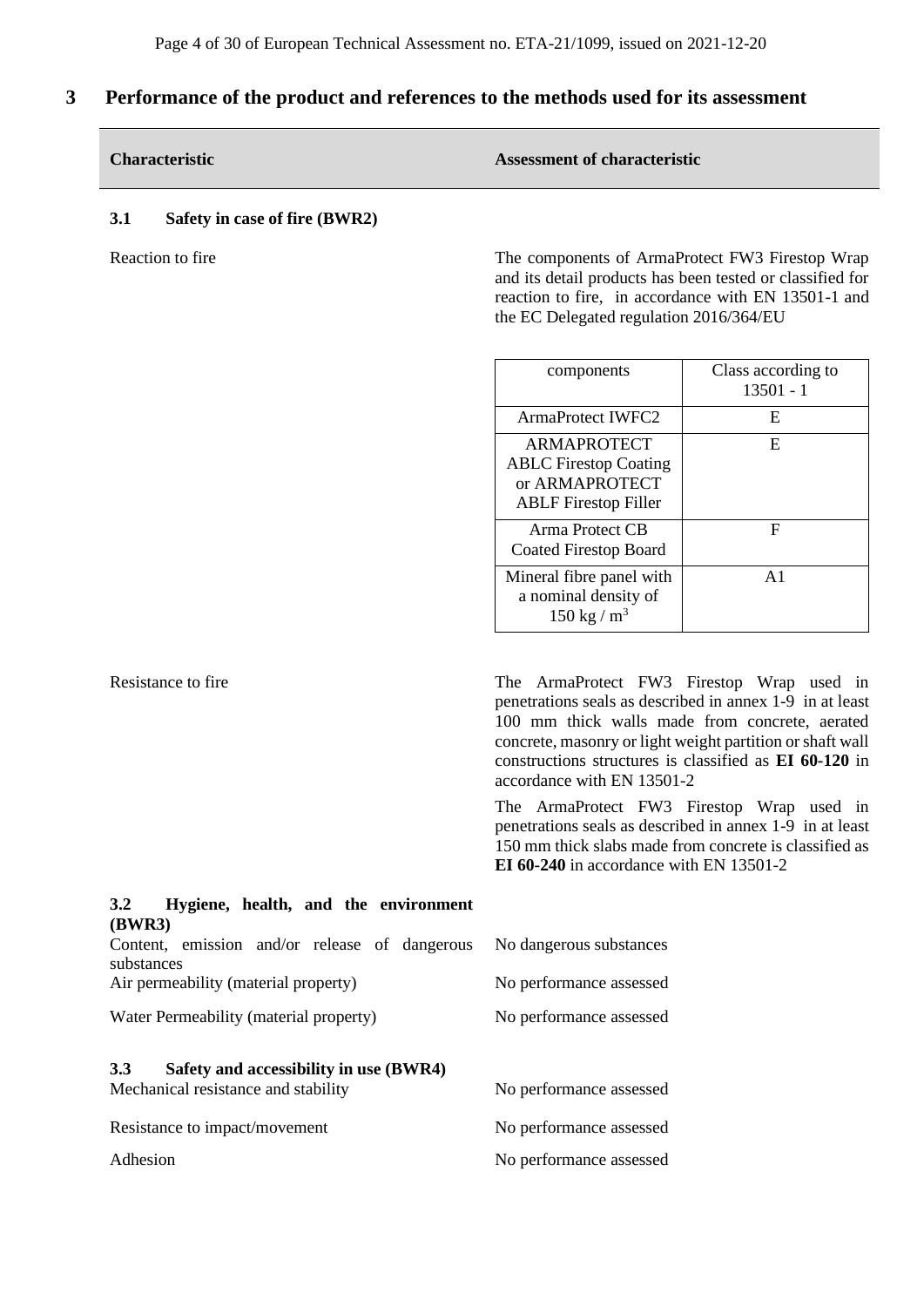| <b>Characteristic</b>                        | <b>Assessment of characteristic</b> |
|----------------------------------------------|-------------------------------------|
| Durability                                   | See 3.6                             |
|                                              |                                     |
|                                              |                                     |
| 3.4 Protection against noise (BWR5)          |                                     |
| Airborne sound insulation                    | No performance assessed             |
| 3.5 Energy Economy and heat retention (BWR6) |                                     |
| Thermal properties                           | No performance assessed             |
| Water vapour permeability                    | No performance assessed             |

In addition to the specific clauses relating to dangerous substances contained in this European technical Assessment, there may be other requirements applicable to the products falling within its scope (e.g. transposed European legislation and national laws, regulations and administrative provisions). In order to meet the provisions of the Construction Products Regulation, these requirements need also to be complied with, when and where they apply.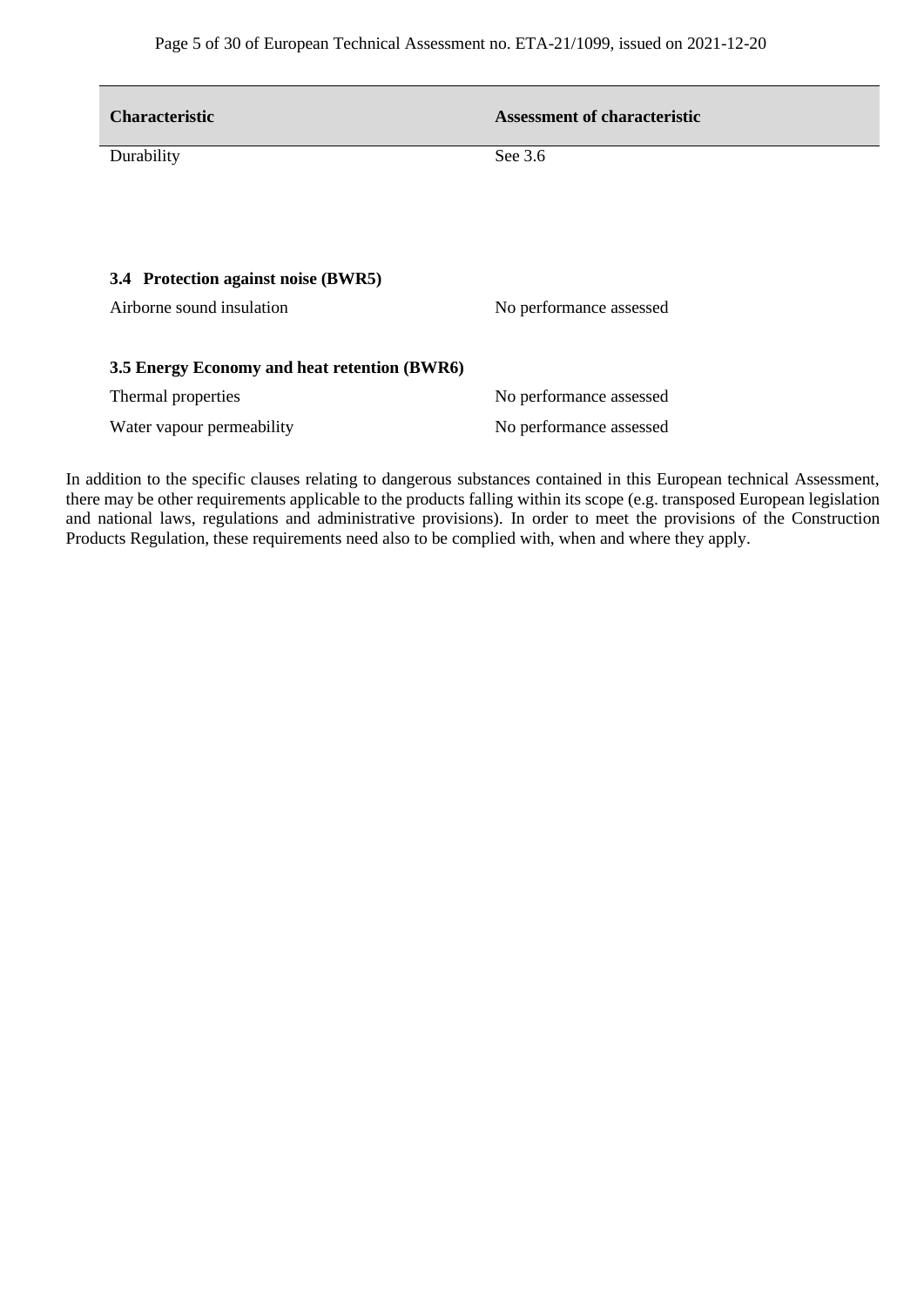### **3.6 General aspects**

The verification of durability is part of testing the essential characteristics. The ArmaProtect FW3 Firestop Wrap with mineral fibre panels may be used in end-use applications according to the provisions for use category  $\overline{Y_2}$  and the ArmaProtect FW3 Firestop Wrap without mineral fibre panels may be used in end-use applications according to the provisions for use category X without expecting significant changes of the characteristics relevant for fire protection.

Products that meet the requirements for type  $Y_2$  also meet the requirements for type  $Z_1$  and  $Z_2$ 

It is assumed that:

- damages to the penetration seal are repaired accordingly,
- the installation of the penetration seal does not effect the stability of the adjacent building element – even in case of fire,
- the installations are fixed to the adjacent building element in accordance with the relevant regulations in such a way that, in case of fire, no additional mechanical load is imposed to the penetration seal.
- The support of the installations is maintained for the required period of the fire resistance and
- Pneumatic dispatch systems, compressed air systems, etc. are switched off by additional means in case of fire.

This European Technical Assessment does not address any risks associated with the emission of dangerous liquids or gases caused by failure of pipes in case of fire nor does it prove the prevention of the transmission of fire through heat transfer via the medium in the pipes.

The risk of downward spread of fire caused by burning material which drips through a pipe to floors below, is not considered in this European Technical Assessment (see EN 1366-3:2009, clause 1)

The durability assessment does not make account of the possible effect on the penetration seal of substances permeating through the pipe walls.

The assessment does not cover the avoidance or the destruction of the penetration seal or of the adjacent building elements by forces caused by temperatures changes in case of fire. This has to be considered when designing the piping system.

The European technical Assessment is issued for the product on the basis of agreed data/information, deposited with the ETA-Danmark. Changes to the product or production process, which could result in this deposited data / information being incorrect, should be notified to the ETA Danmark before the changes are **introduced** 

The ETA-Danmark will decide whether or not such changes affect the European Technical Assessment and if so whether further assessment or alterations to the European Technical Assessment, shall be necessary.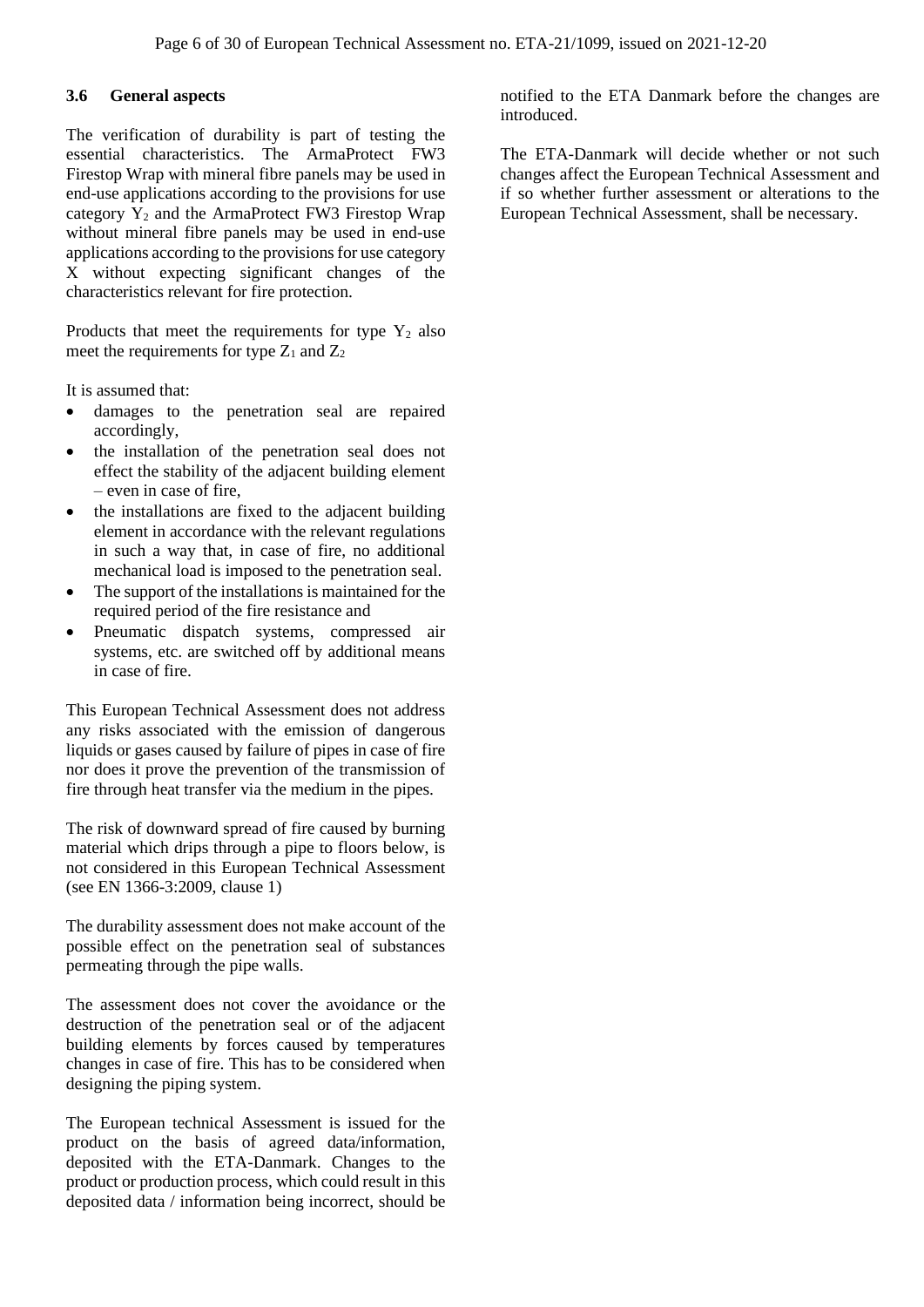# **4 Assessment and verification of constancy of performance (AVCP)**

## **4.1 AVCP system**

According to the decision 1999/454/EC of the European Commission, as amended by 2001/596/EC, the system(s) of assessment and verification of constancy of performance (see Annex V to Regulation (EU) No 305/2011) is 1.

# **5 Technical details necessary for the implementation of the AVCP system, as foreseen in the applicable EAD**

Technical details necessary for the implementation of the AVCP system are laid down in the control plan deposited at ETA-Danmark prior to CE marking the product

Issued in Copenhagen on 2021-12-20 by

Thomas Bruun Managing Director, ETA-Danmark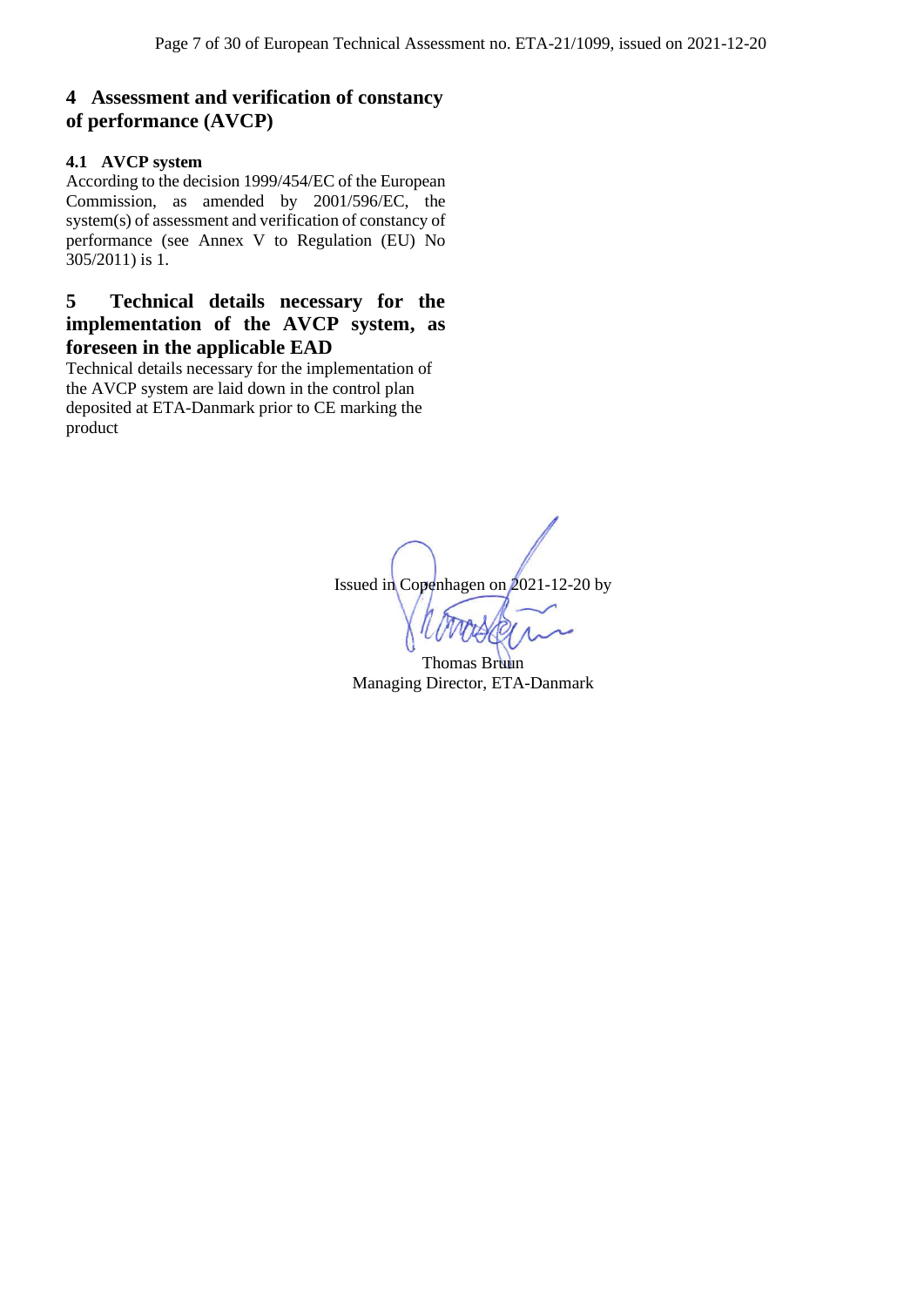



ArmaProtect FW3 Firestop Wrap

Product and performance of the ArmaProtect FW3 Firestop Wrap:

|                                    | Description                       |                                             |
|------------------------------------|-----------------------------------|---------------------------------------------|
|                                    | <b>ArmaProtect IWFC2</b>          |                                             |
| Property                           | Parameter                         | Method                                      |
| Density                            | $1200 \text{ kg/m}^3$ + - 10 %    |                                             |
| Content of non-volatile components | $< 1\%$                           |                                             |
| Weight loss due to heating         | 49,0 to 63 %                      | tested at $550^{\circ}$ C over 30 min       |
| Dimensions                         | Thickness $1,0 - 8,0$ mm,         |                                             |
|                                    | width $5 - 3200$ mm               |                                             |
| Expansion ratio                    | $18 - 38$ (nominal thickness 1,5) | Tested at $550^{\circ}$ C for 30 min with a |
|                                    |                                   | top load                                    |

Product and performance of the ARMAPROTECT ABLC Firestop Coating or ARMAPROTECT ABLF Firestop Filler, see table 1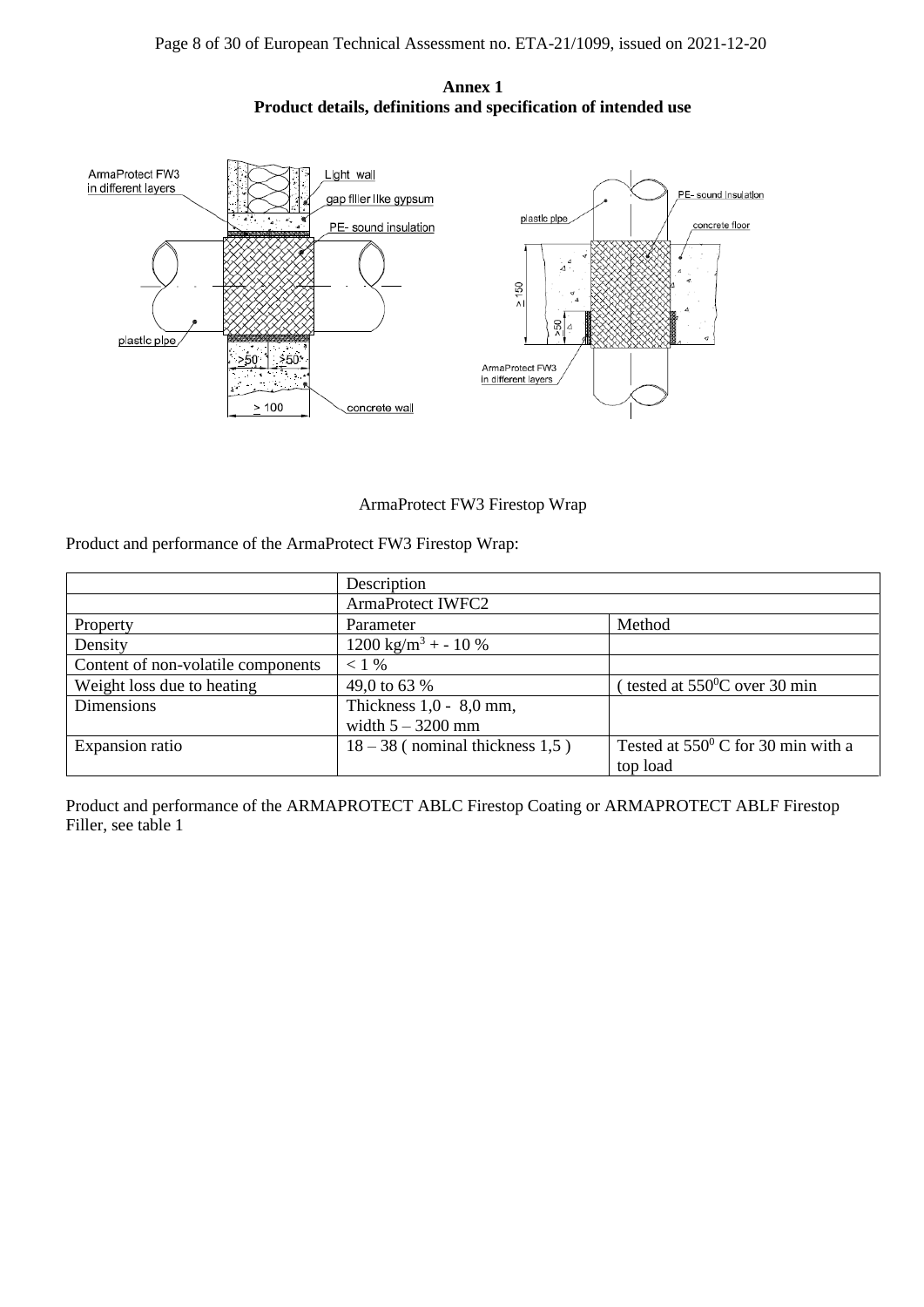## **Intended use:**

The pipe penetration seal "ArmaProtect FW3 Firestop Wrap" is intended to be used to temporarily or permanently reinstate the fire resistance performance of flexible wall constructions, rigid wall constructions, shaft wall constructions and rigid floor constructions where they have been provided with apertures which are penetrated by various plastic pipes.

The pipe penetration seal "ArmaProtect FW3 Firestop Wrap" can be installed only in the types of separating elements as specified in the following table.

| <b>Separating element</b> | <b>Construction</b>                                                                                                                                                                                                                                                                                       |
|---------------------------|-----------------------------------------------------------------------------------------------------------------------------------------------------------------------------------------------------------------------------------------------------------------------------------------------------------|
| Flexible walls            | Steel studs or timber studs lined on both faces with minimum 2 layer of boards (minimum<br>$\bullet$<br>Thickness 12,5 mm)                                                                                                                                                                                |
|                           | For timber stud walls there shall be a minimum distance of 100 mm of penetration seal<br>$\bullet$<br>to any timber stud. The cavity between the penetration seal and the timber stud has to be<br>closed with a minimum 100 mm of insulation with classification A1 or A2 according to<br>EN $13501 - 1$ |
|                           | Minimum density $550 \text{ kg/m}^3$<br>$\bullet$                                                                                                                                                                                                                                                         |
|                           | Minimum thickness 94 mm<br>$\bullet$                                                                                                                                                                                                                                                                      |
|                           | Classification according to $EN13501 - 2$ : $\geq$ EI 90<br>$\bullet$                                                                                                                                                                                                                                     |
|                           | This European technical approval does not cover sandwich panel constructions and<br>$\bullet$                                                                                                                                                                                                             |
|                           | flexible walls were the lines does not cover studs on both sides. Penetrations in such<br>constructions shall be tested on a case by case basis.                                                                                                                                                          |
| Rigid walls               | Aerated concrete, concrete, masonry<br>٠                                                                                                                                                                                                                                                                  |
|                           | Minimum thickness 100 mm<br>$\bullet$                                                                                                                                                                                                                                                                     |
|                           | The rigid wall shall be classified in accordance with EN $13501 - 2$ for the required fire<br>$\bullet$<br>resistance period.                                                                                                                                                                             |
| Shaft walls               | minimum<br><b>Steel</b><br>studs<br>lined<br>face<br>with<br>2<br>boards<br>layer<br>of<br><sub>on</sub><br>one<br>$\bullet$                                                                                                                                                                              |
|                           | (minimum Thickness 20 mm)                                                                                                                                                                                                                                                                                 |
|                           | Minimum thickness 2 x 20 mm<br>٠                                                                                                                                                                                                                                                                          |
|                           | Classification according to EN13501 – $2 : \geq$ EI 90<br>$\bullet$                                                                                                                                                                                                                                       |
| Rigid floors              | Aerated concrete, concrete, masonry<br>٠                                                                                                                                                                                                                                                                  |
|                           | Minimum density 550 kg/m <sup>3</sup><br>$\bullet$                                                                                                                                                                                                                                                        |
|                           | Minimum thickness 150 mm<br>$\bullet$                                                                                                                                                                                                                                                                     |
|                           | The rigid wall shall be classified in accordance with EN $13501 - 2$ for the required fire<br>$\bullet$                                                                                                                                                                                                   |
|                           | resistance period.                                                                                                                                                                                                                                                                                        |

The pipe penetration seal "ArmaProtect FW3 Firestop Wrap" can only be configured as specified in the following tables. Other parts or service support constructions shall not penetrate the penetration seal.

| <b>Penetrating element</b> | Construction characteristics for installation of the penetrating element in flexible walls                                                                                                                                                                                                                                                                                                                                                                                                                                                                                                                                                                                                                                                                                                                                                                                                                                                                                                                                                                                                                                                                  |  |
|----------------------------|-------------------------------------------------------------------------------------------------------------------------------------------------------------------------------------------------------------------------------------------------------------------------------------------------------------------------------------------------------------------------------------------------------------------------------------------------------------------------------------------------------------------------------------------------------------------------------------------------------------------------------------------------------------------------------------------------------------------------------------------------------------------------------------------------------------------------------------------------------------------------------------------------------------------------------------------------------------------------------------------------------------------------------------------------------------------------------------------------------------------------------------------------------------|--|
|                            | and rigid walls                                                                                                                                                                                                                                                                                                                                                                                                                                                                                                                                                                                                                                                                                                                                                                                                                                                                                                                                                                                                                                                                                                                                             |  |
| Plastic pipes              | PVC – U pipes according to EN ISO 1452-1 or EN ISO 15493 and DIN 8061 / DIN 8062<br>٠<br>with diameters and wall thicknesses as defined in the following annexes of the ETA<br>$PE - HD$ pipes according to EN 1519 – 1 or EN ISO 15494 and DIN 8074 / DIN 8075<br>$\bullet$<br>with diameters and wall thicknesses as defined in the following annexes of the ETA<br>PP pipes according to EN ISO 15494 and DIN 8077 / DIN 8078 with diameters and wall<br>$\bullet$<br>thicknesses as defined in the following annexes of the ETA<br>Wavin Si Tech pipes from manufacturer "Wavin GmbH" or equal product with<br>٠<br>diameters and wall thicknesses as defined in the following annexes of the ETA<br>Alpex F 50 Profi and Alpex L Pipes from manufacturer "Fränkische Rohrwerke Geb.<br>$\bullet$<br>Kirchner GmbH & Co KG" or equal product with diameters and wall thicknesses as<br>defined in the following annexes of the ETA<br>Uponor MLC pipe white (old name Unipipe Mehrschichtverbundrohr) pipes from<br>٠<br>manufacturer "Uponor GmbH" or equal product with diameters and wall thicknesses as<br>defined the following annexes of the ETA |  |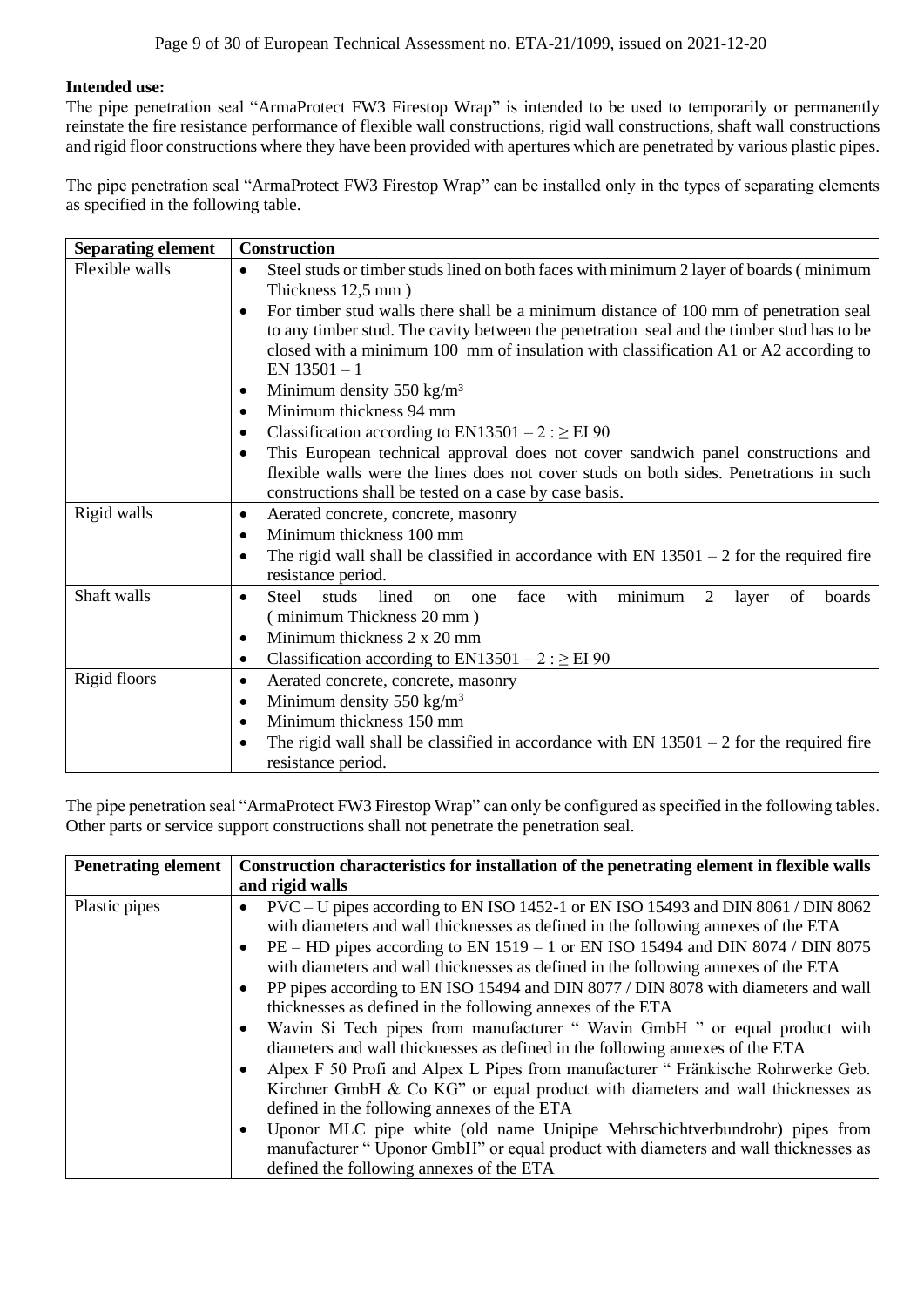| Aquatherm green pipe MS (old name Fusiotherm Stabiverbund) pipes from              |
|------------------------------------------------------------------------------------|
| manufacturer "aquatherm GmbH" or equal product with diameters and wall thicknesses |
| as defined the following annexes of the ETA                                        |

|               | Penetrating element   Construction characteristics for installation of the penetrating element in coated<br>mineral wool board systems                                                                                                                                                                                                                                                                                                                                                               |
|---------------|------------------------------------------------------------------------------------------------------------------------------------------------------------------------------------------------------------------------------------------------------------------------------------------------------------------------------------------------------------------------------------------------------------------------------------------------------------------------------------------------------|
| Plastic pipes | PVC – U pipes according to EN ISO 1452-1 or EN ISO 15493 and DIN 8061 / DIN 8062<br>with diameters and wall thicknesses as defined in the following annexes of the ETA<br>$PE - HD$ pipes according to EN 1519 – 1 or EN ISO 15494 and DIN 8074 / DIN 8075<br>with diameters and wall thicknesses as defined in the following annexes of the ETA<br>PP pipes according to EN ISO 15494 and DIN 8077 / DIN 8078 with diameters and wall<br>thicknesses as defined in the following annexes of the ETA |

|               | Penetrating element   Construction characteristics for installation of the penetrating element in shaft wall                                                                                                                                                                                                                                                                                                                                                                                            |
|---------------|---------------------------------------------------------------------------------------------------------------------------------------------------------------------------------------------------------------------------------------------------------------------------------------------------------------------------------------------------------------------------------------------------------------------------------------------------------------------------------------------------------|
|               | constructions                                                                                                                                                                                                                                                                                                                                                                                                                                                                                           |
| Plastic pipes | $PVC-U$ pipes according to EN ISO 1452-1 or EN ISO 15493 and DIN 8061 / DIN 8062<br>with diameters and wall thicknesses as defined in the following annexes of the ETA<br>PE – HD pipes according to EN 1519 – 1 or EN ISO 15494 and DIN 8074 / DIN 8075<br>with diameters and wall thicknesses as defined in the following annexes of the ETA<br>PP pipes according to EN ISO 15494 and DIN 8077 / DIN 8078 with diameters and wall<br>٠<br>thicknesses as defined in the following annexes of the ETA |

| <b>Penetrating element</b> | Construction characteristics for installation of the penetrating element in rigid floors      |
|----------------------------|-----------------------------------------------------------------------------------------------|
| Plastic pipes              | PVC – U pipes according to EN ISO 1452-1 or EN ISO 15493 and DIN 8061 / DIN 8062<br>$\bullet$ |
|                            | with diameters and wall thicknesses as defined in the following annexes of the ETA            |
|                            | PE – HD pipes according to EN 1519 – 1 or EN ISO 15494 and DIN 8074 / DIN 8075                |
|                            | with diameters and wall thicknesses as defined in the following annexes of the ETA            |
|                            | PP pipes according to EN ISO 15494 and DIN 8077 / DIN 8078 with diameters and wall            |
|                            | thicknesses as defined in the following annexes of the ETA                                    |
|                            | Wavin Si Tech pipes from manufacturer "Wavin GmbH" or equal product with                      |
|                            | diameters and wall thicknesses as defined in the following annexes of the ETA                 |
|                            | Geberit Silent PP pipes from manufacturer "Geberit Vertriebs GmbH" or equal product           |
|                            | with diameters and wall thicknesses as defined in the following annexes of the ETA            |
|                            | Polokal NG pipes from manufacturer "Poloplast GmbH & Co KG" or equal product<br>٠             |
|                            | with diameters and wall thicknesses as defined in the following annexes of the ETA            |
|                            | Rehau Raupiano pipes from manufacturer "Rehau AG & CO" or equal product with<br>٠             |
|                            | diameters and wall thicknesses as defined in Annex 5 of the ETA                               |
|                            | Alpex F 50 Profi and Alpex L Pipes from manufacturer "Fränkische Rohrwerke Geb.<br>$\bullet$  |
|                            | Kirchner GmbH & Co KG" or equal product with diameters and wall thicknesses as                |
|                            | defined in the following annexes of the ETA                                                   |
|                            | Uponor MLC pipe white (old name Unipipe Mehrschichtverbundrohr) pipes from                    |
|                            | manufacturer "Uponor GmbH" or equal product with diameters and wall thicknesses as            |
|                            | defined in the following annexes of the ETA                                                   |
|                            | Aquatherm green pipe MS (old name Fusiotherm Stabiverbundrohr) pipes from<br>٠                |
|                            | manufacturer "aquatherm GmbH" or equal product with diameters and wall thicknesses            |
|                            | as defined in the following annexes of the ETA                                                |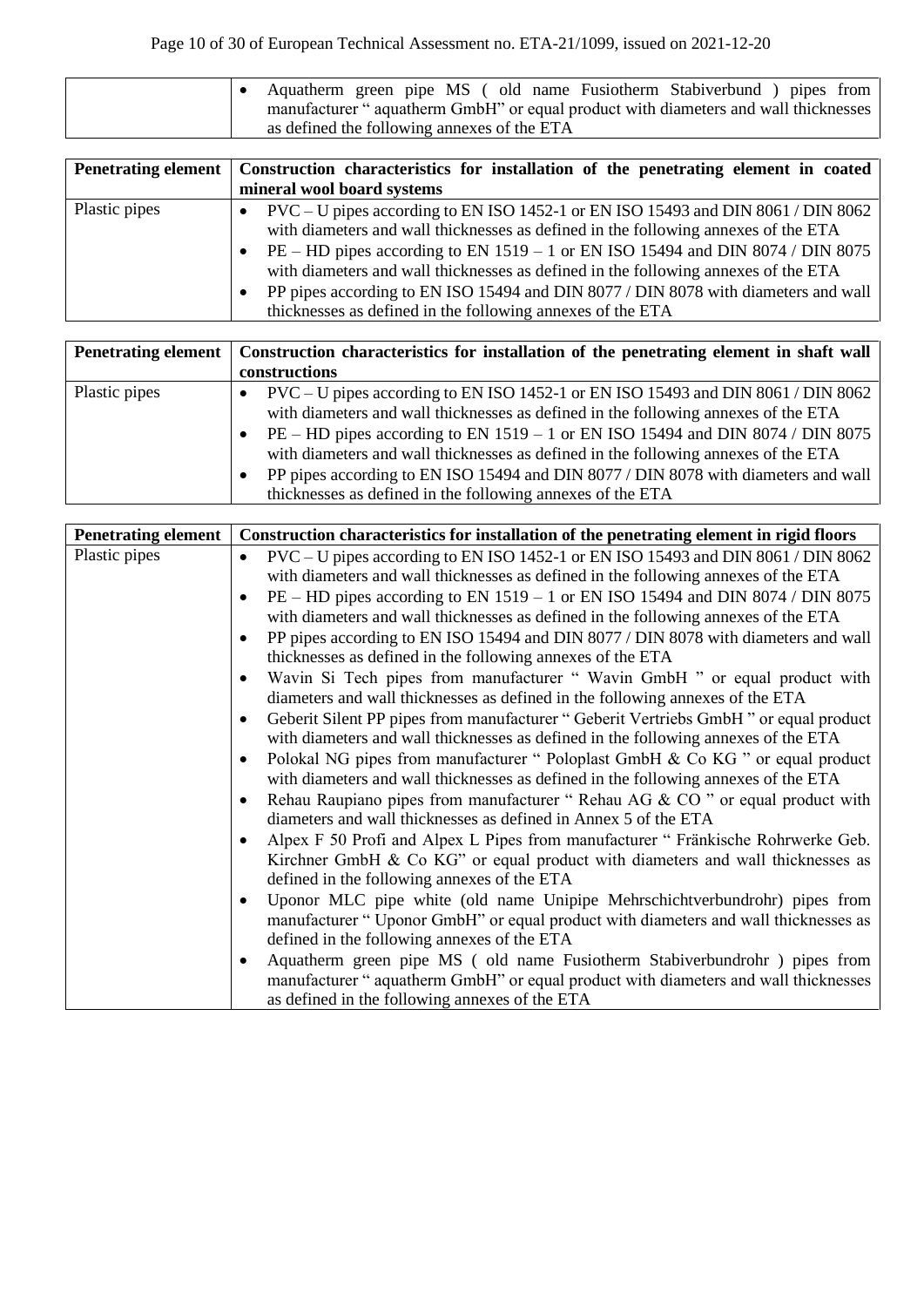**Annex 2 Detailed information for the confirmation of fire resistance** 

Installation in lightweight partitions or in concrete walls with or without additional pipe insulation

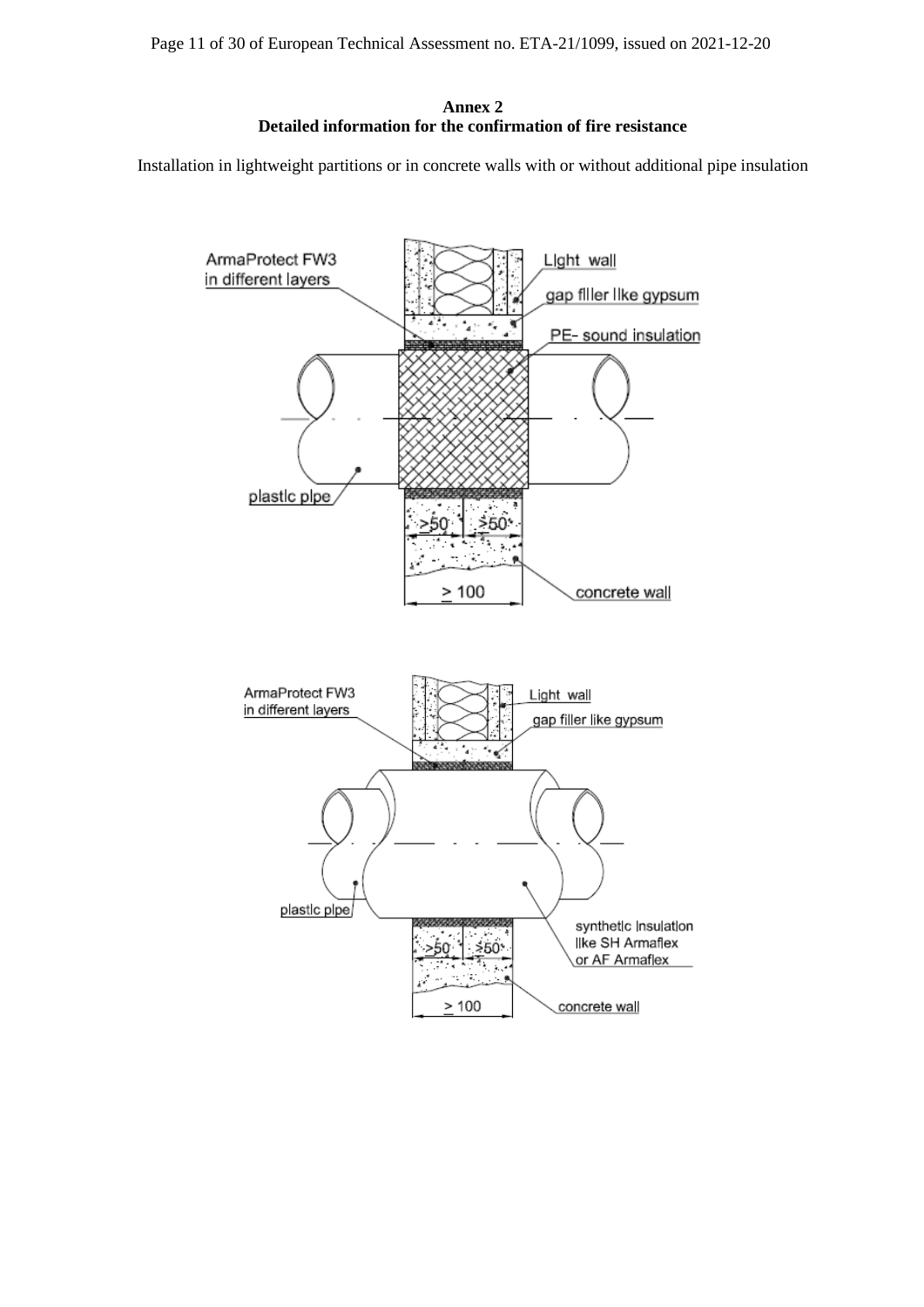Installation in concrete floors with and without additional pipe insulation

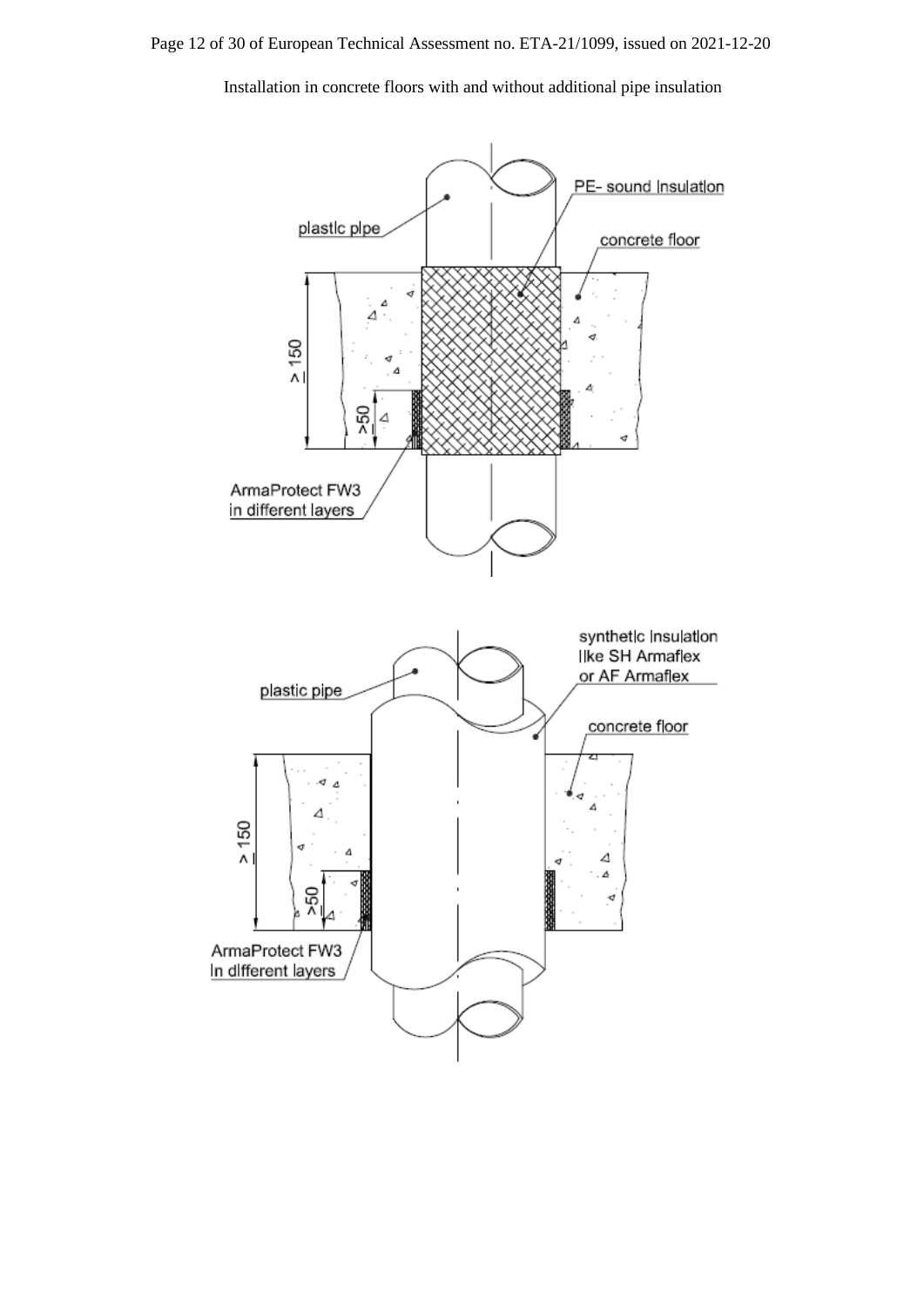#### Installation in coated mineral wool board systems without additional pipe insulation

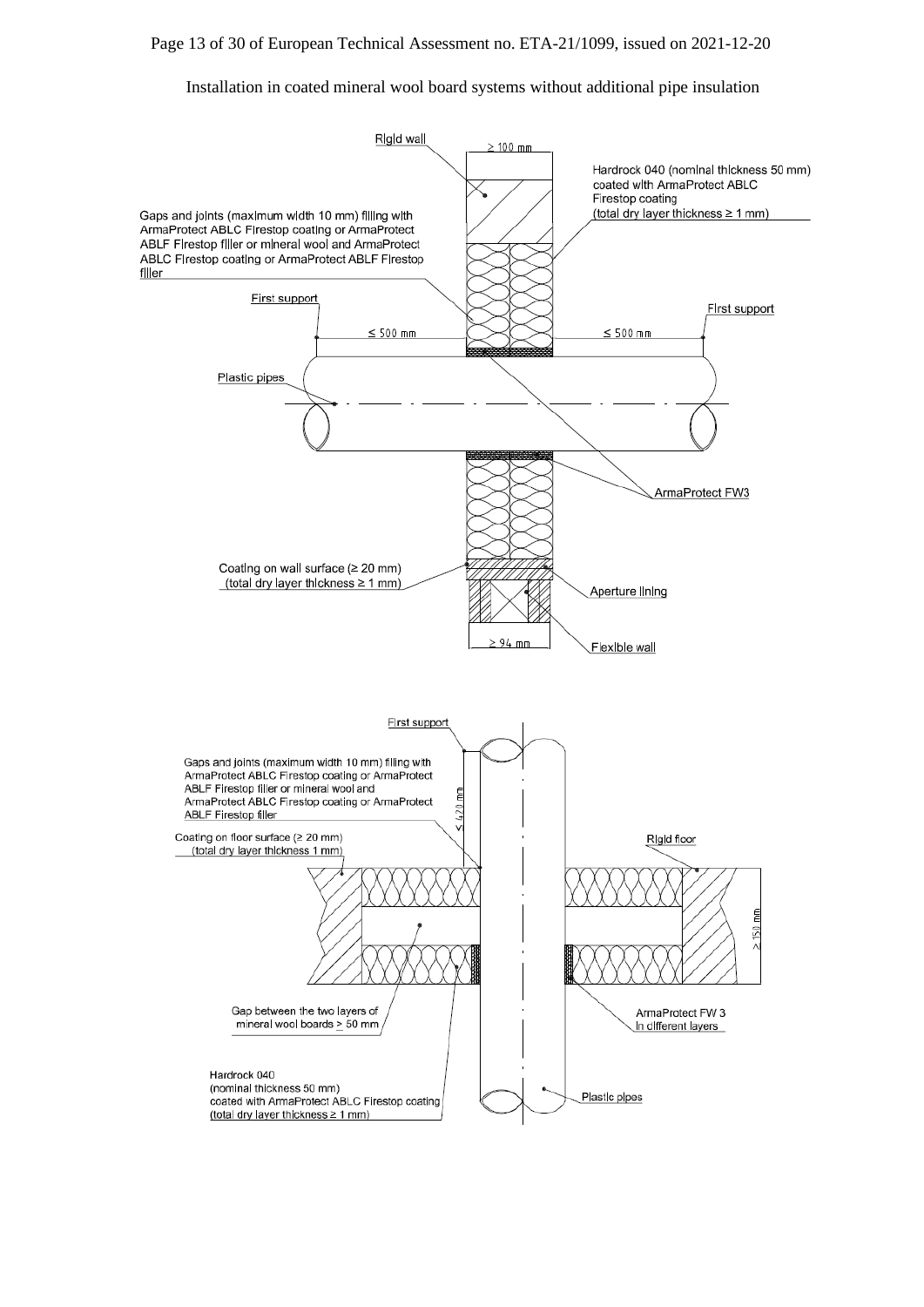

Installation in shaft wall partitions with or without additional pipe insulation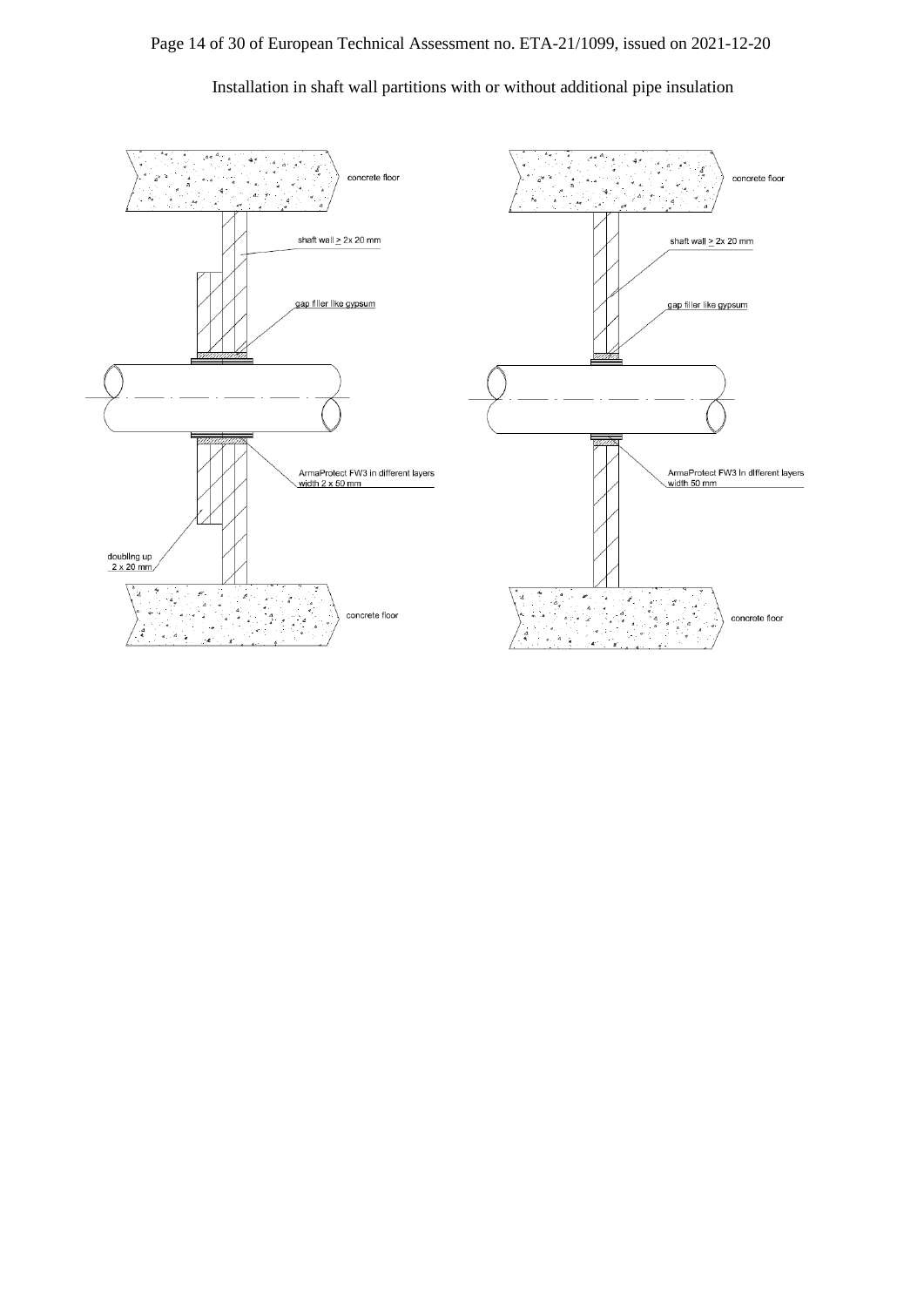## **Annex 4**

## **Description of the installations for the confirmation of fire resistance in at least 100 mm walls**

The below applies to seals in walls with the following specifications:

The wall must be classified according to EN 13501-2

The wall shall be at least 100 mm thick

The walls shall be made from concrete, aerated concrete, bricks or a lightweight partitions

For lightweight partitions, the number of boards on each side shall be at least 2 and the total thickness of the boards on each side shall be at least 25 mm

Lightweight partitions made with timber frame shall have at least two boards on each side, and the total thickness of the boards on each side shall be at least 25 mm. No penetration must be closer than 100 mm to a timber batten. The void between the penetration and the timber batten shall be filled with an insulation material with reaction to fire class A1 or A2 according to EN 13501-1

The pipes shall penetrate the walls perpendicular to the walls

The penetrations shall be made as single penetrations

The pipe insulation made from AF/Armaflex shall cover the pipes out to a distance of 350 mm from the surface of the wall on each side

The pipe insulation shall be continuous through the penetration.

The gap between the pipe and the wall shall be between 10 mm and 50 mm wide

The pipes may be covered with a PE foam based pipe insulation with a maximum thickness of 4 mm

| Type of installation                  | Description                                                   |
|---------------------------------------|---------------------------------------------------------------|
| Pipes                                 | <b>PVC-U</b> pipes according to EN 1452-1                     |
| Insulation (were stipulated in table) | 4 mm PE sound insulation (e.g. - Thermacompact TF)            |
|                                       | Synthetic rubber like AF/Armaflex AF-1 to AF-5 (up to 31,5 mm |
|                                       | thickness, tolerances $+ -2.5$ mm)                            |

## The classification is declared under the following conditions:

| Pipe $\phi$ (mm)  | Wall thickness<br>Numbers of<br>(mm)<br>layers<br>ArmaProtect<br>FW <sub>3</sub> |     | Insulation<br>thickness (mm)                                                     |                 | Maximum achieved classification |  |
|-------------------|----------------------------------------------------------------------------------|-----|----------------------------------------------------------------------------------|-----------------|---------------------------------|--|
|                   |                                                                                  |     | $E =$ Integrity and I<br>$=$ Insulation                                          | $E =$ Integrity |                                 |  |
| $\leq 50$         | $1,8 - 5,6$                                                                      | 2x2 | without                                                                          | EI 120 - U/C    | $E$ 120 - U/C                   |  |
| $> 50 - \leq 110$ | $1,8 - 12,3$                                                                     | 2x3 |                                                                                  | EI 120 - U/C    | E 120 - U/C                     |  |
| $\leq 50$         | $1,8 - 5,6$                                                                      | 2x3 | 4 mm PE                                                                          | EI 120 - U/C    | $E$ 120 - U/C                   |  |
| $> 50 - \leq 110$ | $1,8-\leq 2,2$                                                                   | 2x4 |                                                                                  | EI 120 - U/C    | E 120 - U/C                     |  |
| $> 50 - \le 110$  | $2,2-12,3$                                                                       | 2x3 |                                                                                  | EI 120 - U/C    | $E$ 120 - U/C                   |  |
|                   |                                                                                  |     | Insulation synthetic rubber like AF Armaflex in the thickness groups AF 1 - AF 5 |                 |                                 |  |
| $\leq 50$         | $1,8-5,6$                                                                        | 2x3 | up to $9,5$ mm                                                                   | EI 120 - U/C    | E 120 - U/C                     |  |
| $> 50 - \le 110$  | $5,6-12,3$                                                                       | 2x3 |                                                                                  | EI 120 - U/C    | $E$ 120 - U/C                   |  |
| $\leq 50$         | $1,8-5,6$                                                                        | 2x3 | up to $31,5$ mm                                                                  | EI 120 - U/C    | E 120 - U/C                     |  |
| $> 50 - \leq 110$ | $1,8-2,7$                                                                        | 2x3 | 17-18 mm                                                                         | EI 120 - U/C    | E 120 - U/C                     |  |
| $> 50 - \leq 110$ | $1,8-12,3$                                                                       | 2x4 | up to $31,5$ mm                                                                  | EI 120 - U/C    | E 120 - U/C                     |  |

Tolerances Armaflex AF: AF 1 – AF 2 + - 1,0 mm; AF 3 – AF 4 + - 1,5 mm; AF 5 + - 2,5 mm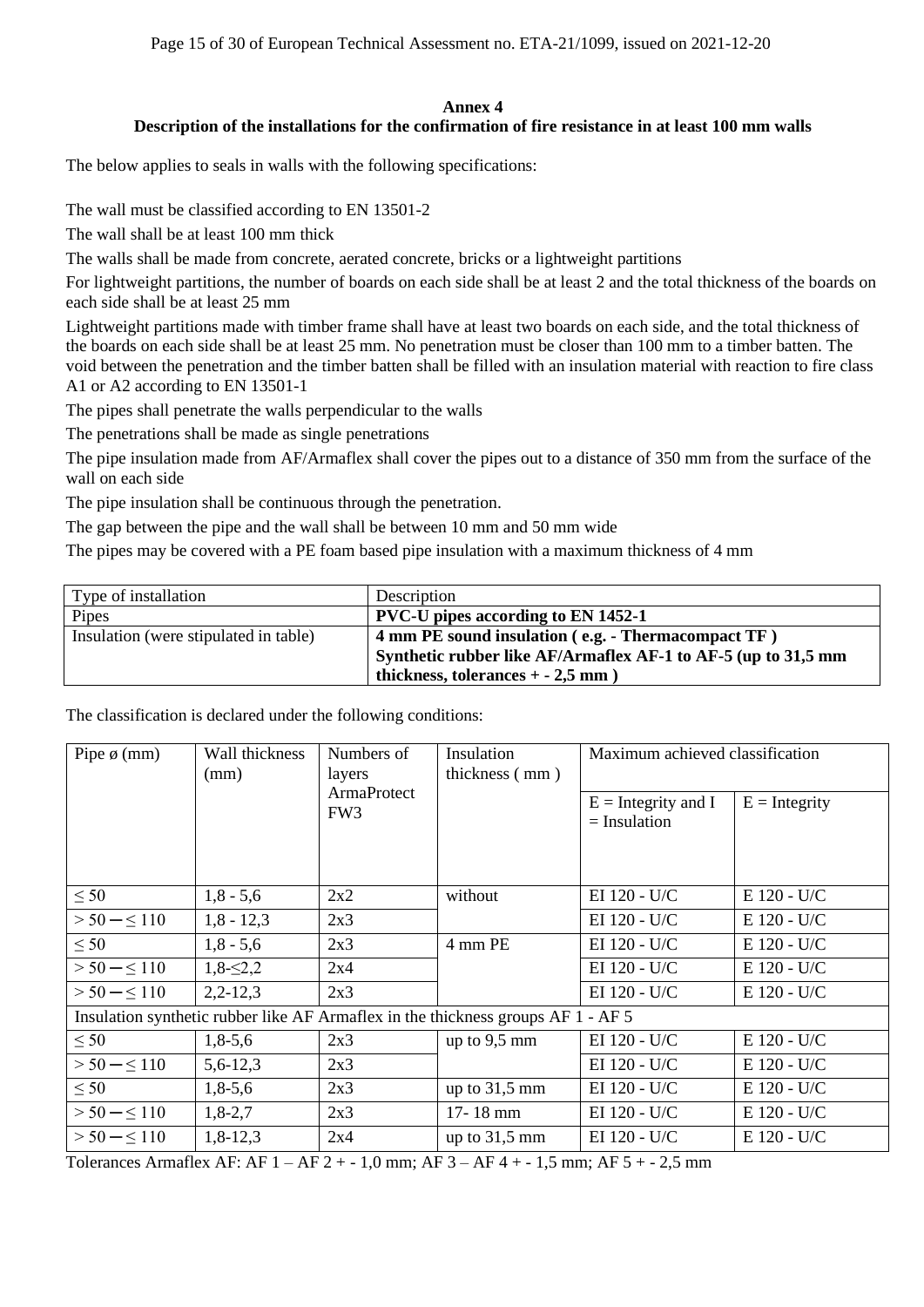| Type of installation                  | Description                                                   |
|---------------------------------------|---------------------------------------------------------------|
| Pipes                                 | PE-HD pipes according to EN 1519-1                            |
| Insulation (were stipulated in table) | 4 mm PE sound insulation (e.g. - Thermacompact TF)            |
|                                       | Synthetic rubber like AF/Armaflex AF-1 to AF-5 (up to 31,5 mm |
|                                       | thickness, tolerances $+ -2.5$ mm                             |

| Pipe $\phi$ (mm)                                                                | Wall thickness<br>Numbers of<br>(mm)<br>layers | Insulation                            | Maximum achieved classification |                                         |                 |
|---------------------------------------------------------------------------------|------------------------------------------------|---------------------------------------|---------------------------------|-----------------------------------------|-----------------|
|                                                                                 |                                                | <b>ArmaProtect</b><br>FW <sub>3</sub> |                                 | $E =$ Integrity and I<br>$=$ Insulation | $E =$ Integrity |
| $\leq 50$                                                                       | 1,8                                            | 2x2                                   | without                         | EI 120 - U/C                            | $E$ 120 - U/C   |
| $> 50 - \le 110$                                                                | $1,8-10$                                       | 2x3                                   |                                 | EI 120 - U/C                            | E 120 - U/C     |
| $\leq 50$                                                                       | 1,8                                            | 2x3                                   | 4 mm PE                         | EI 120 - U/C                            | $E$ 120 - U/C   |
| $> 50 - \leq 110$                                                               | $1,8-10$                                       | 2x3                                   |                                 | EI 120 - U/C                            | $E$ 120 - U/C   |
| Insulation synthetic rubber like AF Armaflex in the tickness groups AF 1 - AF 5 |                                                |                                       |                                 |                                         |                 |
| $\leq 50$                                                                       | 1,8                                            | 2x3                                   | up to $9,5$ mm                  | EI 120 - U/C                            | E 120 - U/C     |
| $> 50 - \le 110$                                                                | $1,8-10$                                       | 2x3                                   |                                 | EI 120 - U/C                            | E 120 - U/C     |
| $\leq 110$                                                                      | $1,8-10$                                       | 2x4                                   | up to $31,5 \text{ mm}$         | EI 120 - U/C                            | E 120 - U/C     |

| Type of installation                  | Description                                                   |
|---------------------------------------|---------------------------------------------------------------|
| Pipes                                 | PP pipes according to EN ISO 15494                            |
| Insulation (were stipulated in table) | 4 mm PE sound insulation (e.g. – Thermacompact TF)            |
|                                       | Synthetic rubber like AF/Armaflex AF-1 to AF-5 (up to 31,5 mm |
|                                       | thickness, tolerances $+ -2.5$ mm                             |

The classification is declared under the following conditions:

| Pipe $\phi$ (mm)                                                                | Wall thickness<br>(mm) | Numbers of<br>layers<br><b>ArmaProtect</b><br>FW <sub>3</sub> | Insulation      | Maximum achieved classification         |                 |
|---------------------------------------------------------------------------------|------------------------|---------------------------------------------------------------|-----------------|-----------------------------------------|-----------------|
|                                                                                 |                        |                                                               |                 | $E =$ Integrity and I<br>$=$ Insulation | $E =$ Integrity |
| $\leq 50$                                                                       | 1,8                    | 2x2                                                           | without         | EI 120 - U/C                            | E 120 - U/C     |
| $> 50 - \le 110$                                                                | $1,8-10$               | 2x3                                                           |                 | EI 120 - U/C                            | E 120 - U/C     |
| $\leq 50$                                                                       | 1,8                    | 2x2                                                           | 4 mm PE         | EI 120 - U/C                            | E 120 - U/C     |
| $> 50 - \leq 110$                                                               | $1,8-10$               | 2x3                                                           |                 | EI 120 - U/C                            | E 120 - U/C     |
| Insulation synthetic rubber like AF Armaflex in the tickness groups AF 1 - AF 5 |                        |                                                               |                 |                                         |                 |
| $\leq 50$                                                                       | 1,8                    | 2x3                                                           | up to $9,5$ mm  | EI 120 - U/C                            | E 120 - U/C     |
| $> 50 - \leq 75$                                                                | $1,8-10$               | 2x3                                                           |                 | EI 120 - U/C                            | E 120 - U/C     |
| $\leq 110$                                                                      | $1,8-10$               | 2x4                                                           | up to $31,5$ mm | EI 120 - U/C                            | E 120 - U/C     |

Tolerances Armaflex AF: AF 1 – AF 2 + - 1,0 mm; AF 3 – AF 4 + - 1,5 mm, AF 5 + - 2,5 mm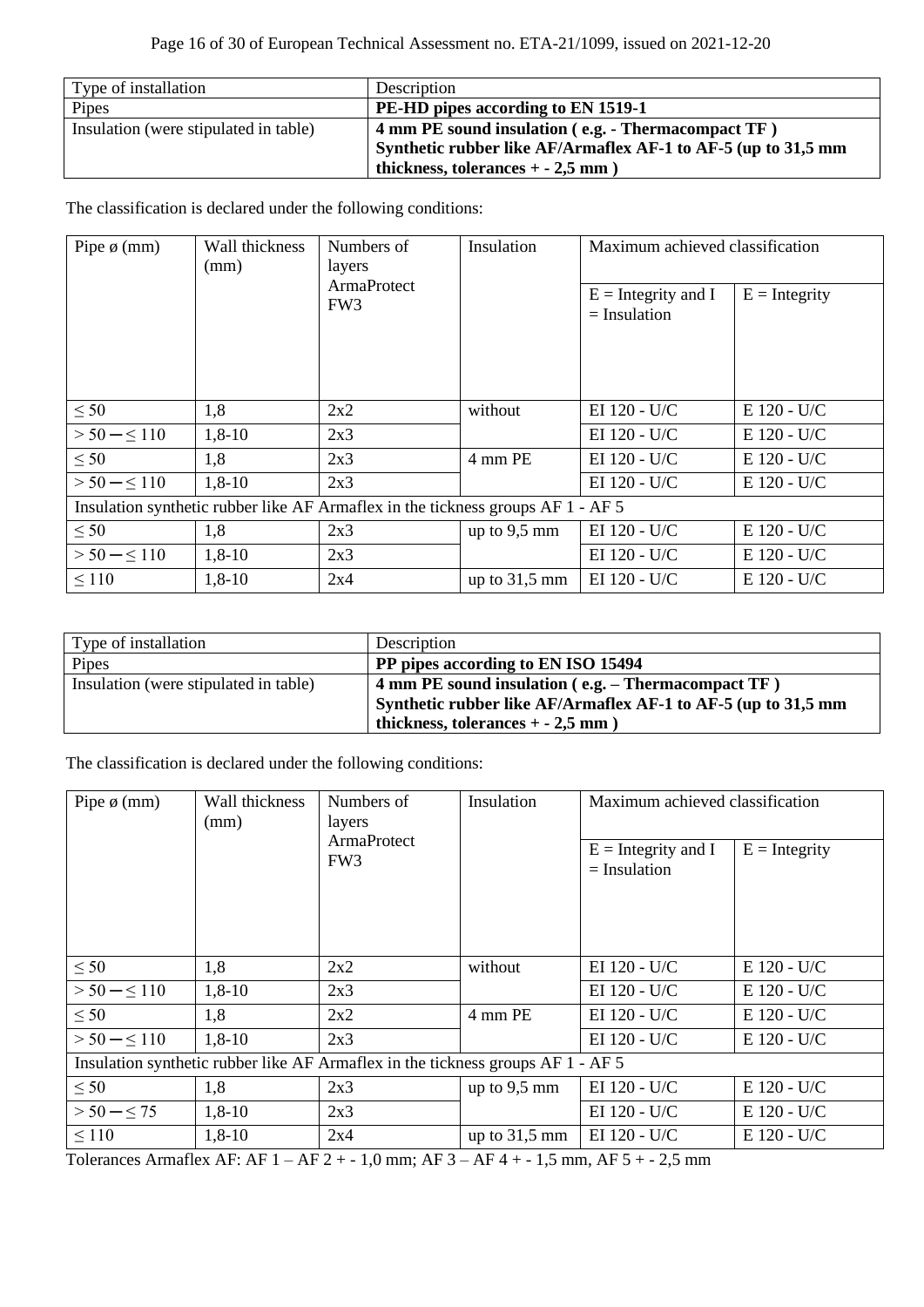| Type of installation                  | Description                                      |
|---------------------------------------|--------------------------------------------------|
| Pipes                                 | <b>Wavin SiTECH pipes</b>                        |
| Insulation (were stipulated in table) | 4 mm PE sound insulation (e.g. Thermacompact TF) |

| Pipe $\phi$ (mm)  | Wall thickness<br>(mm) | Numbers of layers<br><b>ArmaProtect FW3</b> | Insulation                       | Maximum achieved classification         |                 |
|-------------------|------------------------|---------------------------------------------|----------------------------------|-----------------------------------------|-----------------|
|                   |                        |                                             |                                  | $E =$ Integrity and<br>$I = Insulation$ | $E =$ Integrity |
| $\leq 50$         | 2,0                    | 2x2                                         | 4 mm PE                          | EI 120 - U/C                            | E 120 - U/C     |
| $> 50 - \leq 75$  | $2,0-2,55$             | 2x3                                         | sound                            | EI 120 - U/C                            | E 120 - U/C     |
| $> 50 - \leq 90$  | $2,0-3,05$             | 2x4                                         | insulation like<br>Thermacompact | EI 120 - U/C                            | E 120 - U/C     |
| $> 50 - \leq 110$ | $2,0-3,7$              | 2x5                                         | TF                               | EI 120 - U/C                            | E 120 - U/C     |

According to EN 1366-3 section E.2.7.4 the following applies

The classification for PVC-U pipes according to EN 1453-1, EN 1329-1 or EN 1452-1, also applies to PVC-C pipes according to EN 1566-1

Classification for PE-HD pipes according to EN 1519-1 and EN 12666-1 also applies to PE pipes according to EN 12201-2, EN 1519-1 and EN 12666-1 and to ABS pipes according to EN 1455-1 and SAN+PVC pipes according to EN 1565-1

| Type of installation                  | Description                                                   |
|---------------------------------------|---------------------------------------------------------------|
| Pipes                                 | Aquatherm green pipe MS (old name: Fusiotherm Stabiverbund)   |
| Insulation (were stipulated in table) | 4 mm PE sound insulation (e.g. - Thermacompact TF)            |
|                                       | Synthetic rubber like AF/Armaflex AF-1 to AF-5 (up to 31,5 mm |
|                                       | thickness, tolerances $+ -2.5$ mm                             |

| Wall thickness<br>Pipe $\phi$ (mm)<br>(mm)<br>layers | Numbers of       | Insulation                     | Maximum achieved classification                                               |                                         |                 |
|------------------------------------------------------|------------------|--------------------------------|-------------------------------------------------------------------------------|-----------------------------------------|-----------------|
|                                                      |                  | ArmaProtect<br>FW <sub>3</sub> |                                                                               | $E =$ Integrity and I<br>$=$ Insulation | $E =$ Integrity |
| $\leq 40$                                            | 5,6              | 2x2                            | without, with                                                                 | EI 120 - U/C                            | E 120 - U/C     |
| $>40 - 5.75$                                         | 5,6-10,4         | 2x3                            | PE insulation                                                                 | EI 120 - U/C                            | $E$ 120 - U/C   |
| $>40 - \le 110$                                      | $10,4-\leq 15,2$ | 2x4                            | or with<br>synthetic<br>rubber like AF<br>Armaflex up<br>to $31,5 \text{ mm}$ | EI 120 - U/C                            | E 120 - U/C     |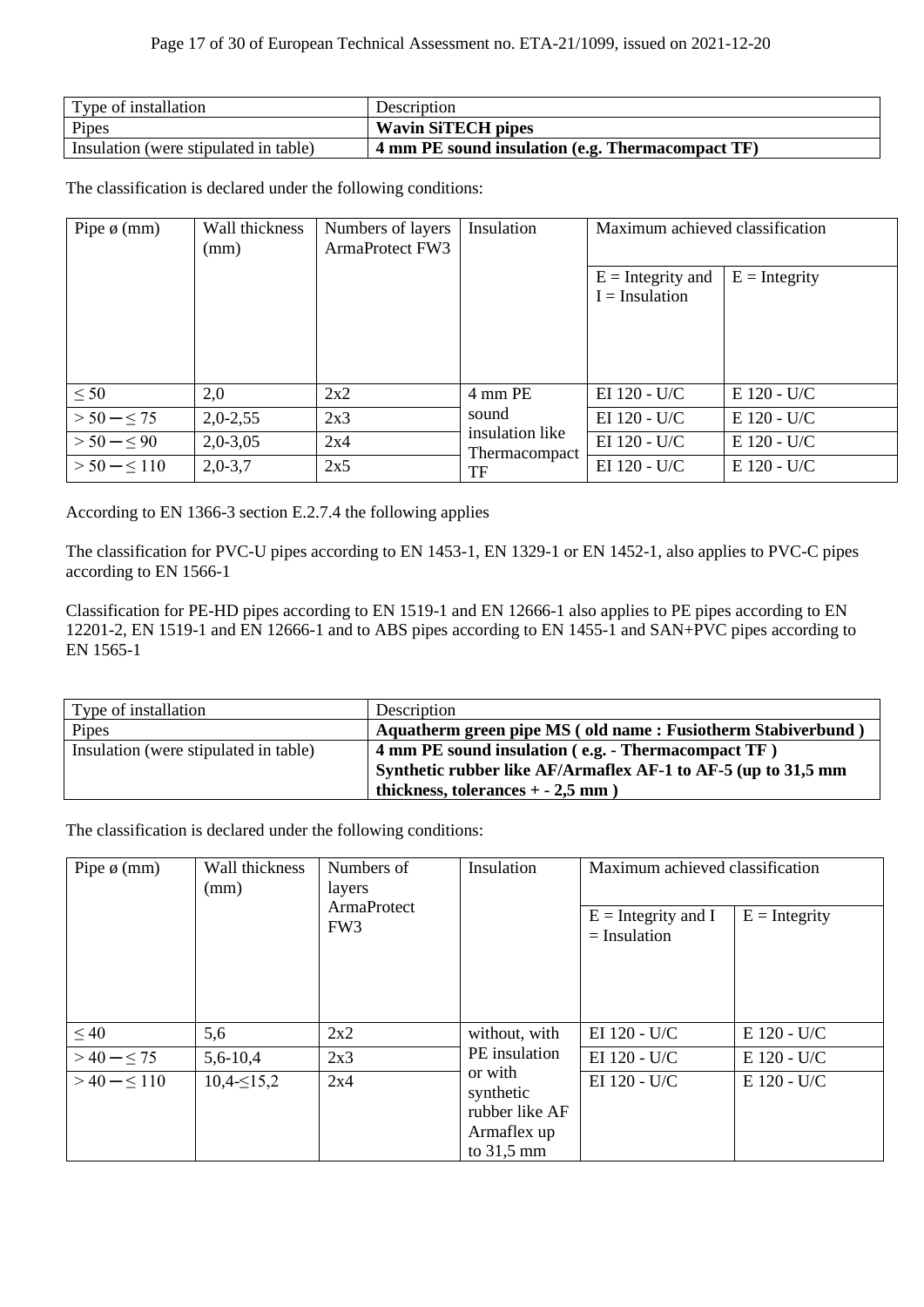| Type of installation                  | Description                                                   |
|---------------------------------------|---------------------------------------------------------------|
| Pipes                                 | Uponor MLC pipe white (old name: Unipipe multilayer pipe)     |
| Insulation (were stipulated in table) | 4 mm PE sound insulation (e.g. - Thermacompact TF)            |
|                                       | Synthetic rubber like AF/Armaflex AF-1 to AF-5 (up to 31,5 mm |
|                                       | thickness, tolerances $+ -2,5$ mm)                            |

| Wall thickness<br>Numbers of<br>Pipe $\phi$ (mm)<br>(mm)<br>layers<br><b>ArmaProtect</b><br>FW3 |                  |                                         | Insulation                                                | Maximum achieved classification |             |
|-------------------------------------------------------------------------------------------------|------------------|-----------------------------------------|-----------------------------------------------------------|---------------------------------|-------------|
|                                                                                                 |                  | $E =$ Integrity and I<br>$=$ Insulation | $E =$ Integrity                                           |                                 |             |
| $\leq 40$                                                                                       | 5,6              | 2x2                                     | without, PE or<br>synthetic<br>rubber like<br>Armaflex AF | EI 120 - U/C                    | E 120 - U/C |
| $>40 - 55$                                                                                      | $5,6-10,4$       | 2x3                                     | without                                                   | EI 90 - U/C                     | E 120 - U/C |
|                                                                                                 |                  | 2x4                                     |                                                           | EI 120 - U/C                    | E 120 - U/C |
|                                                                                                 |                  | 2x3                                     | 4 mm PE                                                   | EI 120 - U/C                    | E 120 - U/C |
|                                                                                                 |                  | 2x3                                     | up to $31,5$ mm                                           | EI 120 - U/C                    | E 120 - U/C |
| $>40 - 5110$                                                                                    | $10,4-\leq 15,2$ | 2x4                                     | without                                                   | EI 90 - U/C                     | E 120 - U/C |
|                                                                                                 |                  | 2x5                                     |                                                           | EI 120 - U/C                    | E 120 - U/C |
|                                                                                                 |                  | 2x4                                     | 4 mm PE                                                   | EI 120 - U/C                    | E 120 - U/C |
|                                                                                                 |                  | 2x4                                     | up to $31,5$ mm                                           | EI 120 - U/C                    | E 120 - U/C |
| 120 mm wall thickness                                                                           |                  |                                         |                                                           |                                 |             |
| $>40 - 5110$                                                                                    | $10,4 \leq 15,2$ | 2x4                                     | without                                                   | EI 120 - U/C                    | E 120 - U/C |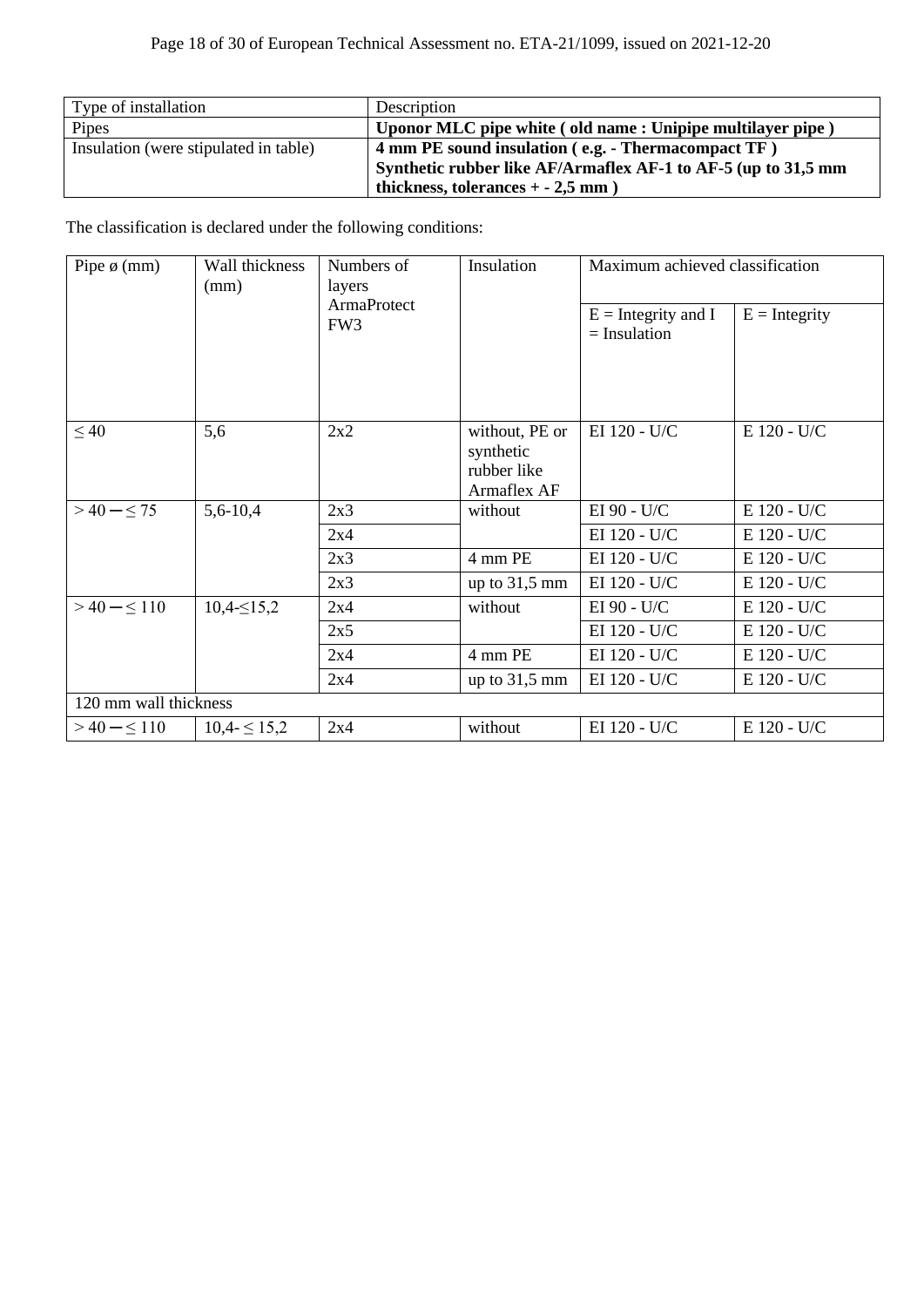# Page 19 of 30 of European Technical Assessment no. ETA-21/1099, issued on 2021-12-20

| Type of installation                  | Description                                                      |
|---------------------------------------|------------------------------------------------------------------|
| Pipes                                 | <b>Alpex Duo multilayer pipes</b>                                |
| Insulation (were stipulated in table) | PE sound insulation or Armaflex AF thickness group $AF 1 - AF 5$ |

| Wall thickness<br>Pipe $\phi$ (mm)<br>(mm) | Numbers of<br>layers           | Insulation | Maximum achieved classification                                |                 |             |
|--------------------------------------------|--------------------------------|------------|----------------------------------------------------------------|-----------------|-------------|
|                                            | ArmaProtect<br>FW <sub>3</sub> |            | $E =$ Integrity and I<br>$=$ Insulation                        | $E =$ Integrity |             |
| $\leq 40$                                  | 3,5                            | 2x2        | without, PE or<br>with synthetic<br>rubber like<br>Armaflex AF | EI 120 - U/C    | E 120 - U/C |
| $>40 - 55$                                 | $3,5-5,0$                      | 2x3        | without                                                        | EI 120 - U/C    | E 120 - U/C |
|                                            |                                | 2x3        | up to $9,5$ mm                                                 | EI 90 - U/C     | E 120 - U/C |
|                                            |                                | 2x4        | 12,5 to 18 mm                                                  | EI 90 - U/C     | E 120 - U/C |
|                                            |                                | 2x4        | 25 to 31,5 mm                                                  | EI 120 - U/C    | E 120 - U/C |
|                                            |                                | 2x5        | up to $31,5$ mm                                                | EI 120 - U/C    | E 120 - U/C |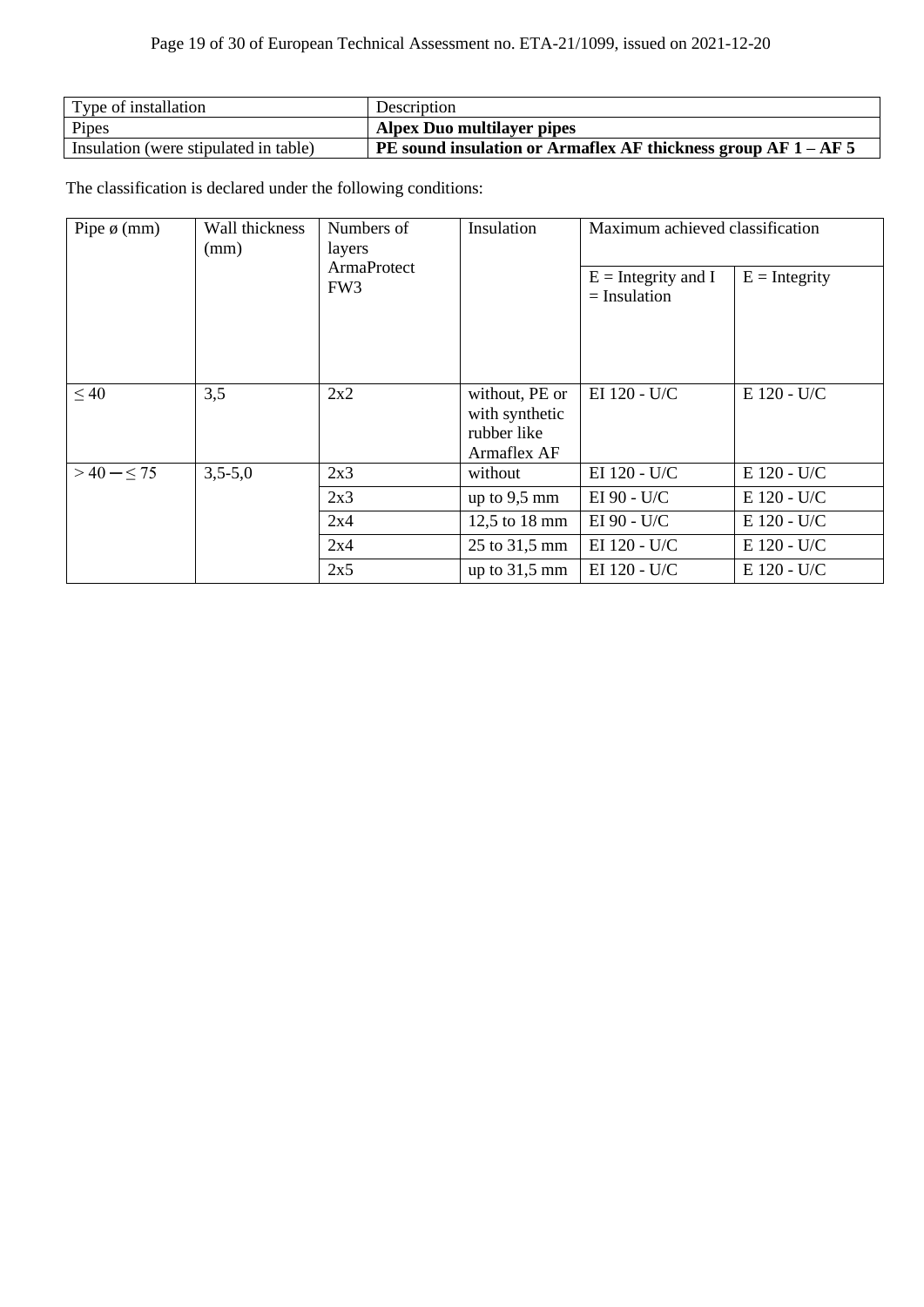Page 20 of 30 of European Technical Assessment no. ETA-21/1099, issued on 2021-12-20

#### **Annex 5 Description of the installations for the confirmation of fire resistance in 150 mm concrete slabs**

The below applies to seals in 150 mm thick concrete slab

The below applies to seals in floors with the following specifications:

The floor must be classified according to EN 13501-2

The floor shall be at least 150 mm thick

The floor shall be made from concrete or aerated concrete with a density of at least 550 kg/m<sup>3</sup>

The distance between two single Ø110 mm penetrations shall be at least 100 mm

PVC pipes and multilayer pipes Unipipe, Alpex Duo and Fusiotherm Stabigverbund may be installed with less than 100 mm or zero relative distance in a linear distribution. In this case the requirements in the table regarind zero distance shall be oberserved.

The pipes shall penetrate the floor perpendicular to the floor

The pipe insulation made from AF/Armaflex shall cover the pipes out to a distance of 350 mm from the surface of the floor on each side

The pipe insulation shall be continuous through the penetration.

The gap between the pipe and the floor shall be between 10 mm and 50 mm wide, and shall be filled with an insulation material with reaction to fire class A1 or A2 according to EN 13501-1 or with cement or gypsum based mortar

The pipes may be covered with a PE foam based pipe insulation with a maximum thickness of 4 mm

| Type of installation                  | Description                                                    |
|---------------------------------------|----------------------------------------------------------------|
| Pipes                                 | <b>PVC-U</b> pipes according to EN 1452-1                      |
| Insulation (were stipulated in table) | 4 mm PE sound insulation (e.g. - Thermacompact TF)             |
|                                       | Synthetic rubber like AF/Armaflex thickness group AF-1 to AF-5 |
|                                       | (up to 31,5 mm thickness, tolerances $+ -2.5$ mm)              |

| Pipe $\phi$ (mm)               | Wall thickness<br>(mm) | Numbers of<br>layers                    | Insulation       | Maximum achieved classification |               |
|--------------------------------|------------------------|-----------------------------------------|------------------|---------------------------------|---------------|
| ArmaProtect<br>FW <sub>3</sub> |                        | $E =$ Integrity and<br>$I = Insulation$ | $E =$ Integrity  |                                 |               |
| $\leq 50$                      | $1,8 - 5,6$            | $\overline{2}$                          | without          | EI 120 - U/C                    | E 120 - U/C   |
| $> 50 - \leq 110$              | $1,8 - 12,3$           | 3                                       |                  | EI 120 - U/C                    | E 120 - U/C   |
| 50                             | 3,7                    | 2                                       |                  | EI 240 - U/C                    | $E 240 - U/C$ |
| $\leq 110$                     | $1,8 - 12,3$           | $\overline{3}$                          | 4 mm PE          | EI 120 - U/C                    | E 120 - U/C   |
| $\leq 110$                     | $1,8-12,3$             | 3                                       | $up\ 9,5$ mm     | EI 90 - U/C                     | E 90 - U/C    |
| $\leq 110$                     | 12,3                   | 3                                       | up to 18 mm      | EI 90 - U/C                     | E 90 - U/C    |
| $\leq 110$                     | $1,8 - 12,3$           | $\overline{4}$                          | up to 23 mm      | EI 90 - U/C                     | $E$ 90 - U/C  |
| 110                            | 12,3                   | $\overline{4}$                          | $15,5 - 23$ mm   | EI 120 - U/C                    | E 120 - U/C   |
| $\leq 110$                     | $1,8 - 12,3$           | 5                                       | $12,5 - 31,5$ mm | EI 90 - U/C                     | $E$ 90 - U/C  |
| $\leq 110$                     | 12,3                   | 5                                       |                  | EI 120 - U/C                    | E 120 - U/C   |
| $\leq 160$                     | 4,7                    | 6                                       | without          | EI 240 - U/C                    | E 240 U/C     |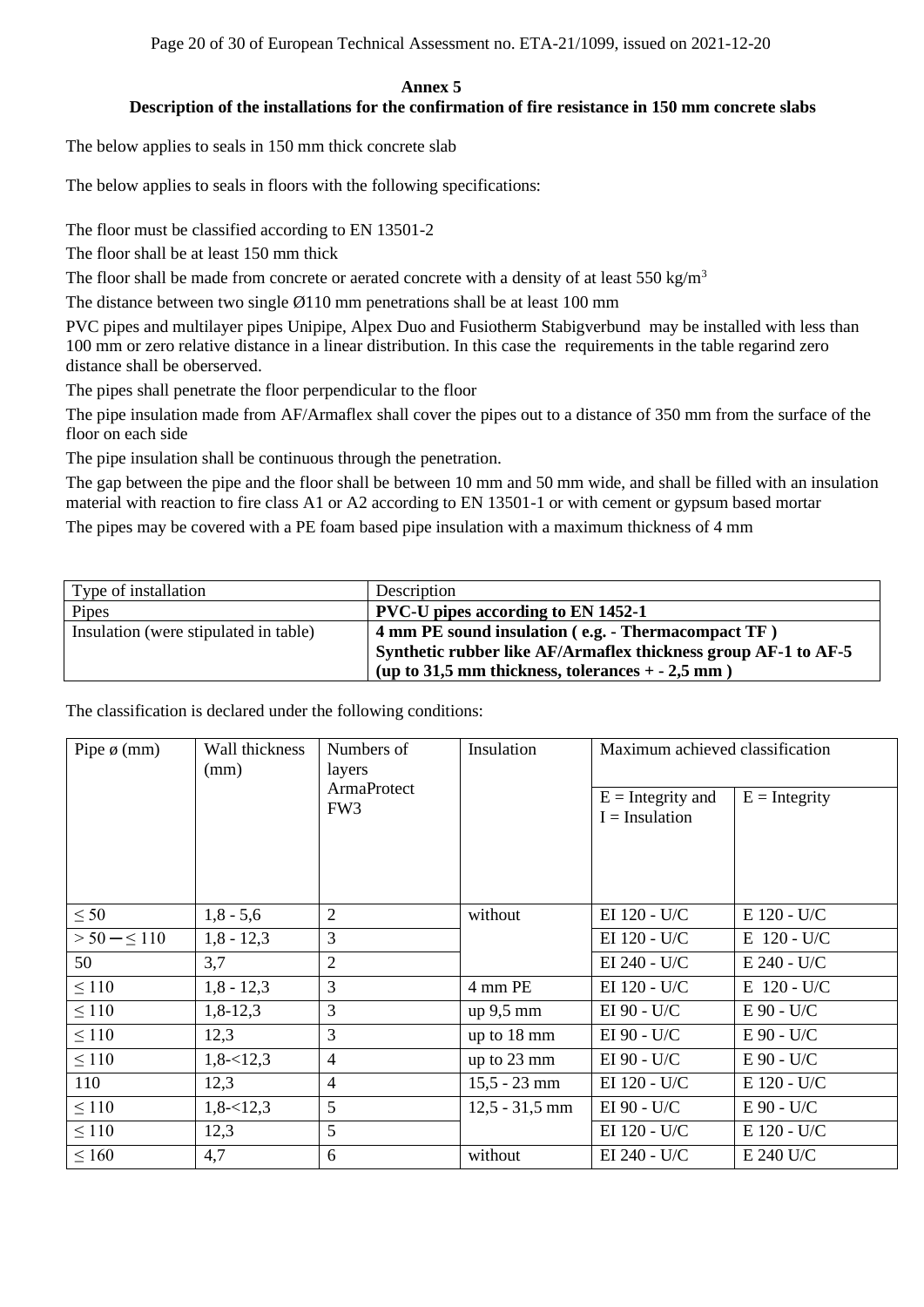| Type of installation                  | Description                                                    |
|---------------------------------------|----------------------------------------------------------------|
| Pipes                                 | PE-HD pipes according to EN 1519-1                             |
| Insulation (were stipulated in table) | 4 mm PE sound insulation (e.g. - Thermacompact TF)             |
|                                       | Synthetic rubber like AF/Armaflex thickness group AF-1 to AF-5 |
|                                       | (up to 31,5 mm thickness, tolerances $+ -2.5$ mm)              |

| Pipe $\phi$ (mm)  | Wall thickness<br>Numbers of<br>(mm)<br>layers |                                | Insulation      | Maximum achieved classification         |                 |
|-------------------|------------------------------------------------|--------------------------------|-----------------|-----------------------------------------|-----------------|
|                   |                                                | ArmaProtect<br>FW <sub>3</sub> |                 | $E =$ Integrity and<br>$I = Insulation$ | $E =$ Integrity |
| $\leq 50$         | 1,8                                            | 2                              | without         | EI 120 - U/C                            | E 120 - U/C     |
| $> 50 - \leq 110$ | $1,8-10$                                       | 3                              |                 | EI 120 - U/C                            | E 120 - U/C     |
| $\leq 50$         | 1,8                                            | 3                              | 4 mm PE         | EI 120 - U/C                            | E 120 - U/C     |
| $> 50 - \leq 110$ | $1,8-10$                                       | 3                              |                 | EI 120 - U/C                            | E 120 - U/C     |
| $\leq 50$         | 1,8                                            | 3                              | up to $9,5$ mm  | EI 120 - U/C                            | E 120 - U/C     |
| $> 50 - \leq 75$  | $1,8-1,9$                                      | 3                              |                 | EI 120 - U/C                            | E 120 - U/C     |
| 50                | 4,6                                            | $\overline{2}$                 | without         | EI 240 - U/C                            | E 240 - U/C     |
| $> 75 - 5110$     | $1,9-10$                                       | 3                              | up to $9,5$ mm  | EI 90 - U/C                             | $E$ 90 - U/C    |
| 110               | 10                                             | 3                              |                 | EI 90 - U/C                             | E 120 - U/C     |
| 110               | 10                                             | $\overline{4}$                 |                 | EI 90 - U/C                             | E 120 - U/C     |
| 110               | 10                                             | 3                              | $9,5 - 18$ mm   | EI 120 - U/C                            | E 120 - U/C     |
| $\leq 110$        | $1,8-10$                                       | $\overline{4}$                 | $9,5 - 31,5$ mm | EI 120 - U/C                            | E 120 - U/C     |
| 110               | 6,3                                            | $\overline{4}$                 | without         | EI 240 - U/C                            | $E 240 - U/C$   |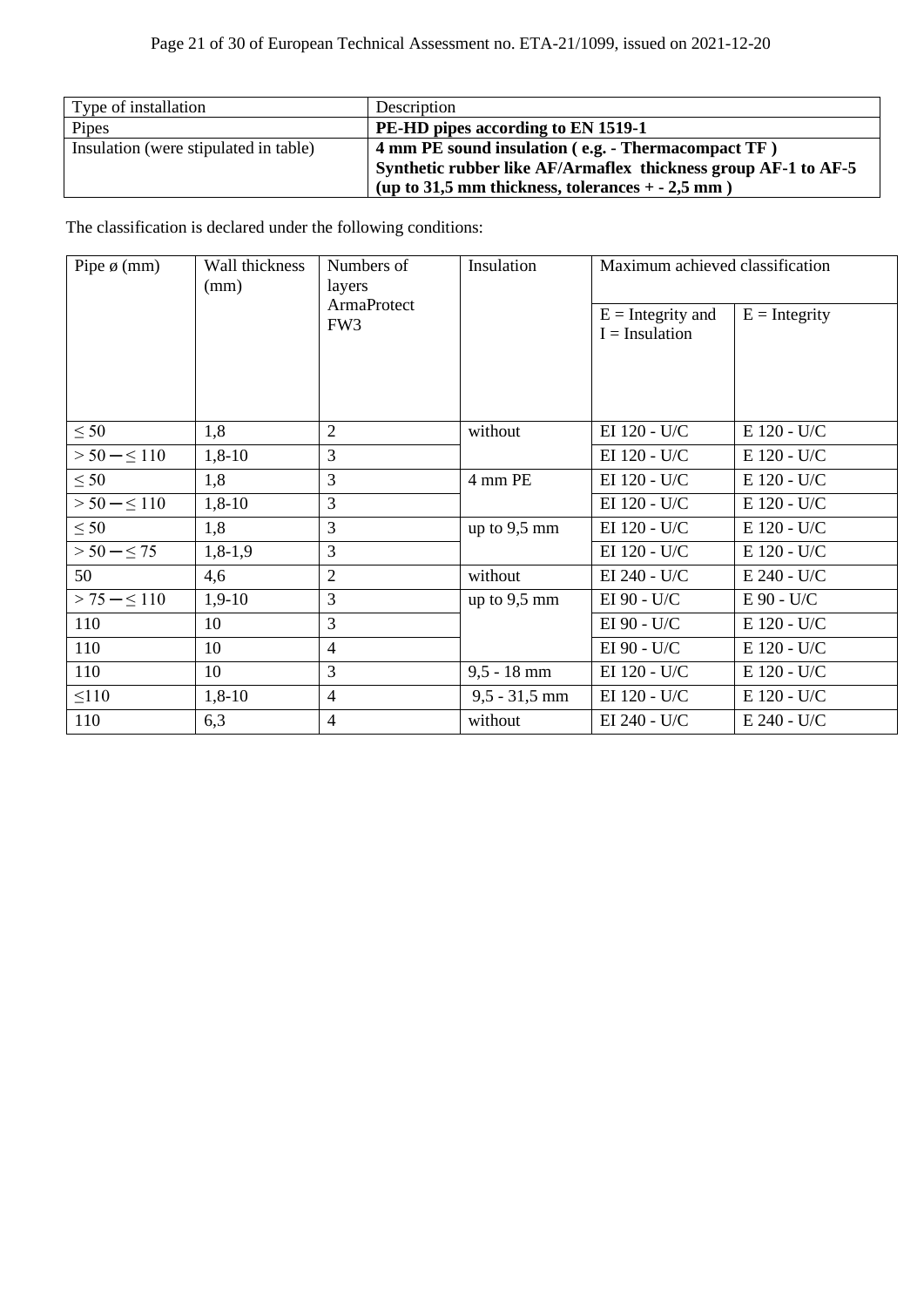| Type of installation                  | Description                                                     |
|---------------------------------------|-----------------------------------------------------------------|
| Pipes                                 | PP pipes according to EN ISO 15494                              |
| Insulation (were stipulated in table) | 4 mm PE sound insulation (e.g. - Thermacompact TF)              |
|                                       | Synthetic rubber like AF/Armaflex thickness groups AF-1 to AF-5 |
|                                       | (up to 31,5 mm thickness, tolerances $+ -2.5$ mm)               |

| Pipe $\phi$ (mm)  | Wall thickness<br>Numbers of<br>(mm)<br>layers |                                       | Insulation      | Maximum achieved classification         |                 |
|-------------------|------------------------------------------------|---------------------------------------|-----------------|-----------------------------------------|-----------------|
|                   |                                                | <b>ArmaProtect</b><br>FW <sub>3</sub> |                 | $E =$ Integrity and<br>$I = Insulation$ | $E =$ Integrity |
| $\leq 50$         | 1,8                                            | $\overline{2}$                        | without         | EI 120 - U/C                            | $E$ 120 - U/C   |
| $> 50 - \leq 110$ | $1,8 - 10$                                     | 3                                     |                 | EI 120 - U/C                            | $E$ 120 - U/C   |
| $\leq 50$         | 1,8                                            | $\overline{2}$                        | 4 mm PE         | EI 120 - U/C                            | $E$ 120 - U/C   |
| $> 50 - \le 110$  | $1,8-10$                                       | 3                                     |                 | EI 120 - U/C                            | $E$ 120 - U/C   |
| $\leq 110$        | $1,8-10$                                       | 3                                     | up to $9,5$ mm  | EI 120 - U/C                            | $E$ 120 - U/C   |
| $\leq 110$        | $1,8-10$                                       | 4                                     | up to $31,5$ mm | EI 120 - U/C                            | $E$ 120 - U/C   |

| Type of installation                  | Description                                                      |
|---------------------------------------|------------------------------------------------------------------|
| Pipes                                 | <b>Wavin SiTECH pipes</b>                                        |
| Insulation (were stipulated in table) | $\frac{1}{2}$ 4 mm PE sound insulation (e.g. - Thermacompact TF) |

| Pipe $\phi$ (mm) | Wall thickness<br>(mm)<br>layers | Numbers of                     | Insulation    | Maximum achieved classification            |                 |
|------------------|----------------------------------|--------------------------------|---------------|--------------------------------------------|-----------------|
|                  |                                  | ArmaProtect<br>FW <sub>3</sub> |               | $E =$ Integrity<br>and $I =$<br>Insulation | $E =$ Integrity |
| $\leq 50$        | 2,0                              | $\overline{2}$                 | 4 mm PE sound | EI 120 - U/C                               | E 120 - U/C     |
| $> 50 - \leq 75$ | $2,0-2,55$                       | 3                              | insulation    | EI 120 - U/C                               | $E$ 120 - U/C   |
| $> 50 - \leq 90$ | $2,0-3,05$                       | $\overline{4}$                 |               | EI 120 - U/C                               | $E$ 120 - U/C   |
| $> 50 - \le 110$ | $2,0-3,7$                        | 5                              |               | EI 120 - U/C                               | $E$ 120 - U/C   |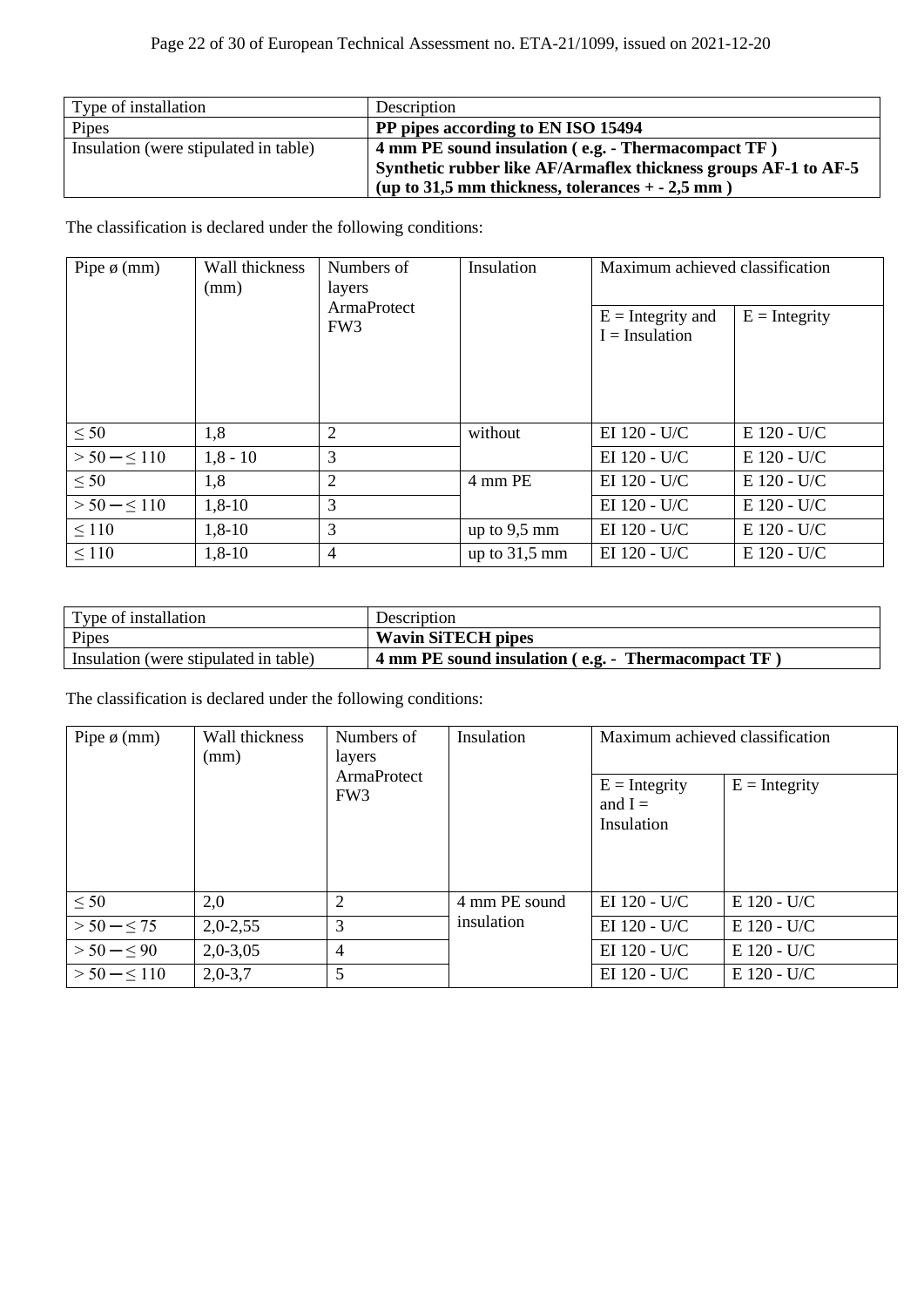| Type of installation                  | Description                                           |
|---------------------------------------|-------------------------------------------------------|
| Pipes                                 | <b>POLO-KAL NG pipes</b>                              |
| Insulation (were stipulated in table) | $+4$ mm PE sound insulation (e.g. - Thermacompact TF) |

| Pipe $\phi$ (mm)  | Wall thickness<br>Numbers of<br>(mm)<br>layers | Insulation                     |               | Maximum achieved classification<br>$E =$ Integrity |               |  |
|-------------------|------------------------------------------------|--------------------------------|---------------|----------------------------------------------------|---------------|--|
|                   |                                                | ArmaProtect<br>FW <sub>3</sub> |               | $E =$ Integrity<br>and $I =$<br>Insulation         |               |  |
| $\leq 50$         | 2,0                                            | $\overline{2}$                 | 4 mm PE sound | EI $120 - U/C$                                     | $E$ 120 - U/C |  |
| $> 50 - \leq 75$  | $2,0-2,5$                                      | 3                              | insulation    | EI 120 - U/C                                       | $E$ 120 - U/C |  |
| $> 50 - \leq 90$  | $2,0-2,9$                                      | $\overline{4}$                 |               | EI 120 - U/C                                       | $E$ 120 - U/C |  |
| $> 50 - \leq 110$ | $2,0-3,4$                                      | 5                              |               | EI 120 - U/C                                       | E 120 - U/C   |  |

| Type of installation                  | Description                                                     |
|---------------------------------------|-----------------------------------------------------------------|
| Pipes                                 | <b>Geberit Silent PP pipes</b>                                  |
| Insulation (were stipulated in table) | 4 mm PE sound insulation (e.g. - Thermacompact TF $\rightarrow$ |

| Pipe $\phi$ (mm)               | Wall thickness<br>Numbers of<br>(mm)<br>layers | Insulation                                 | Maximum achieved classification |                |               |
|--------------------------------|------------------------------------------------|--------------------------------------------|---------------------------------|----------------|---------------|
| ArmaProtect<br>FW <sub>3</sub> |                                                | $E =$ Integrity<br>and $I =$<br>Insulation | $E =$ Integrity                 |                |               |
| $\leq 50$                      | 2,0                                            | $\overline{2}$                             | 4 mm PE sound                   | EI $120 - U/C$ | $E$ 120 - U/C |
| $> 50 - \leq 75$               | $2,0-2,5$                                      | 3                                          | insulation                      | EI 120 - U/C   | $E$ 120 - U/C |
| $> 50 - \leq 90$               | $2,0-3,1$                                      | $\overline{4}$                             |                                 | EI 120 - U/C   | $E$ 120 - U/C |
| $> 50 - \leq 110$              | $2,0-3,6$                                      | 5                                          |                                 | EI 120 - U/C   | $E$ 120 - U/C |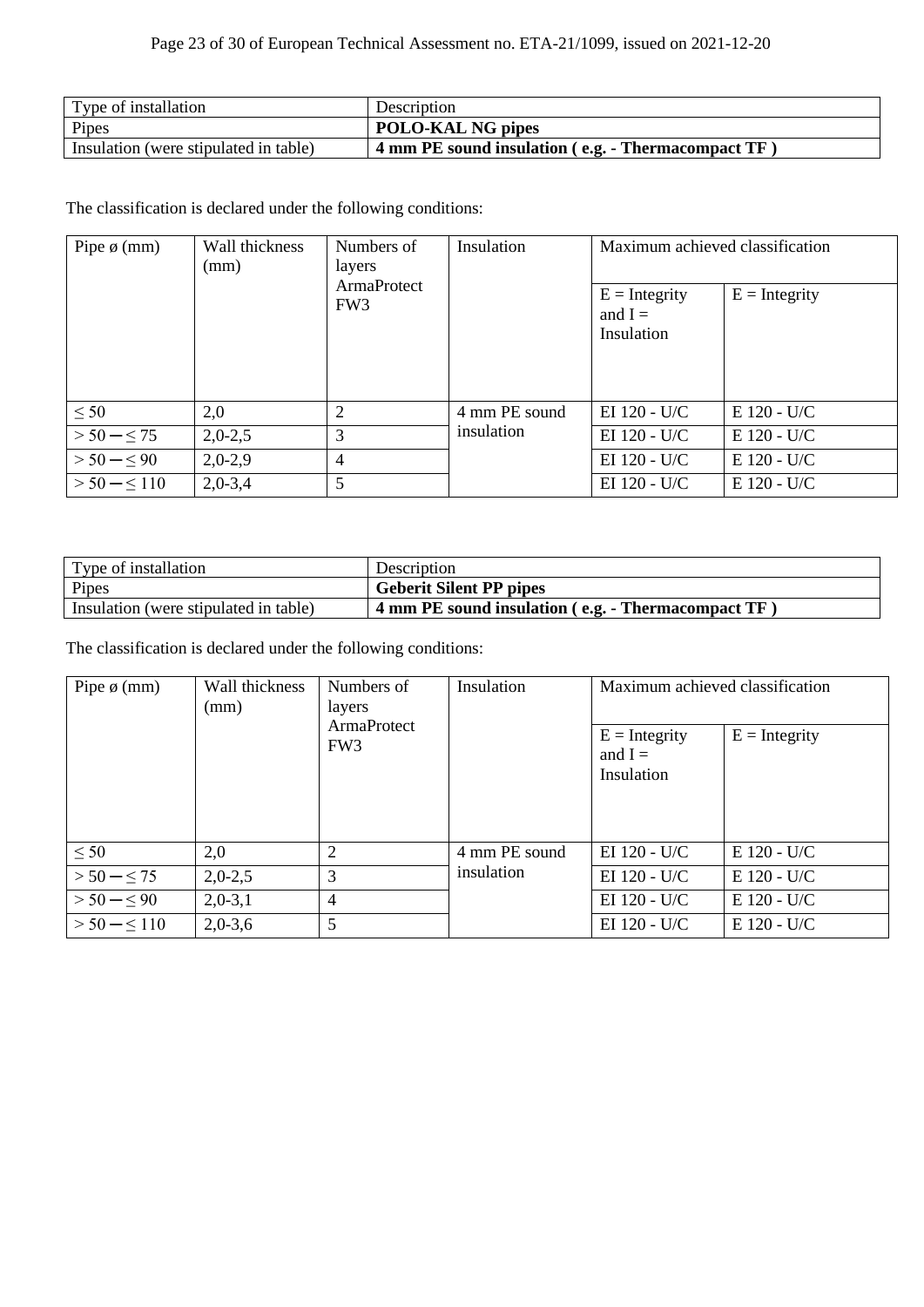| Type of installation                  | Description                                                |
|---------------------------------------|------------------------------------------------------------|
| Pipes                                 | Rehau Raupiano pipes                                       |
| Insulation (were stipulated in table) | $\vert$ 4 mm PE sound insulation (e.g. - Thermacompact TF) |

| Pipe $\phi$ (mm) | Wall thickness<br>(mm) | Numbers of<br>layers<br>ArmaProtect<br>FW <sub>3</sub> | Insulation    | Maximum achieved classification<br>$E =$ Integrity<br>and $I =$<br>Insulation | $E =$ Integrity |
|------------------|------------------------|--------------------------------------------------------|---------------|-------------------------------------------------------------------------------|-----------------|
| $\leq 50$        | 1,8                    | 2                                                      | 4 mm PE sound | EI 120 - U/C                                                                  | $E$ 120 - U/C   |
| $> 50 - \le 75$  | $1,8-2,1$              | 3                                                      | insulation    | EI 120 - U/C                                                                  | $E$ 120 - U/C   |
| $> 50 - \leq 90$ | $1,8-2,4$              | 4                                                      |               | EI 120 - U/C                                                                  | E 120 - U/C     |
| $> 50 - \le 110$ | $1,8-2,7$              | 5                                                      |               | EI 120 - U/C                                                                  | $E$ 120 - U/C   |

| Type of installation                  | Description                                                    |
|---------------------------------------|----------------------------------------------------------------|
| Pipes                                 | PVC pipes and multilayer pipes like Unipipe, Alpex Duo, Uponor |
|                                       | MLC pipe white and Aquatherm green pipe MS (old name:          |
|                                       | Fusiotherm Stabiverbund) with zero relative distance           |
| Insulation (were stipulated in table) | 4 mm PE sound insulation (e.g. - Thermacompact TF)             |
|                                       | Synthetic rubber like AF/Armaflex thickness group AF-1 to AF-5 |
|                                       | (up to 31,5 mm thickness, tolerances $+ -2$ ,5 mm)             |

The classification PVC Pipes is declared under the following conditions:

| Wall thickness<br>Pipe $\phi$ (mm)<br>(mm) |              | Numbers of<br>layers           | Insulation                                             | Maximum achieved classification            |                 |  |
|--------------------------------------------|--------------|--------------------------------|--------------------------------------------------------|--------------------------------------------|-----------------|--|
|                                            |              | ArmaProtect<br>FW <sub>3</sub> |                                                        | $E =$ Integrity<br>and $I =$<br>Insulation | $E =$ Integrity |  |
| $\leq 110$                                 | $1,8-12,3$   | $\overline{2}$                 | without $/$ 4 mm<br>PE / Armaflex AF<br>up to $9,5$ mm | EI 90 - U/C                                | $E$ 90 - U/C    |  |
| $\leq 110$                                 | $1,8 - 12,3$ | 3                              | Armaflex AF<br>$9.5 - 31.5$ mm                         |                                            |                 |  |

The classification of multilayer pipes is declared under the following conditions:

| Maximum achieved classification |                 |  |  |  |
|---------------------------------|-----------------|--|--|--|
| $E =$ Integrity and             | $E =$ Integrity |  |  |  |
| $I = Insulation$                |                 |  |  |  |
| EI 90 - U/C                     | E 90 - U/C      |  |  |  |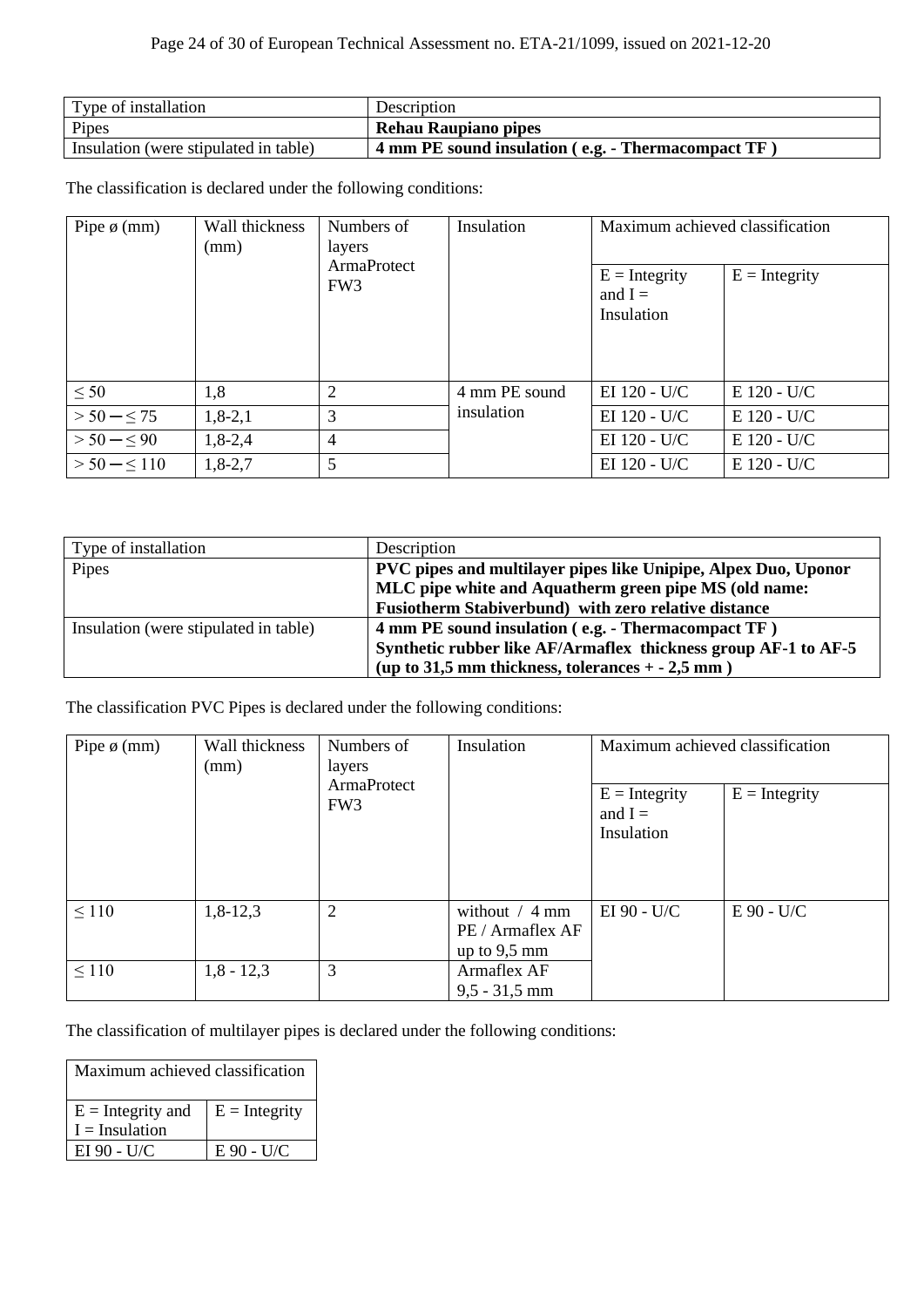| Type of installation                  | Description                                                    |
|---------------------------------------|----------------------------------------------------------------|
| Pipes                                 | Aquatherm green pipe MS (old name Fusiotherm Stabiverbund)     |
| Insulation (were stipulated in table) | 4 mm PE sound insulation (e.g. - Thermacompact TF)             |
|                                       | Synthetic rubber like AF/Armaflex thickness group AF-1 to AF-5 |
|                                       | (up to 31,5 mm thickness, tolerances $+ -2.5$ mm)              |

| Pipe $\phi$ (mm) | Wall thickness<br>(mm) | Numbers of<br>layers<br>ArmaProtect | Insulation                           | Maximum achieved classification            |                 |
|------------------|------------------------|-------------------------------------|--------------------------------------|--------------------------------------------|-----------------|
|                  |                        | FW <sub>3</sub>                     |                                      | $E =$ Integrity<br>and $I =$<br>Insulation | $E =$ Integrity |
| $\leq 40$        | 5,6                    | 2                                   | Without / PE /                       | EI 120 - U/C                               | $E$ 120 - U/C   |
| $>40 - \leq 75$  | $5,6-10,4$             | 3                                   | synthetic rubber<br>like Armaflex AF | EI 120 - U/C                               | $E$ 120 - U/C   |
| $>40 - 110$      | $10,4 \leq 15,2$       | $\overline{4}$                      |                                      | EI 120 - U/C                               | $E$ 120 - U/C   |

| Type of installation                  | Description                                                    |
|---------------------------------------|----------------------------------------------------------------|
| Pipes                                 | Uponor MLC pipe white (old name: Unipipe multilayer pipe)      |
| Insulation (were stipulated in table) | 4 mm PE sound insulation (e.g. - Thermacompact TF)             |
|                                       | Synthetic rubber like AF/Armaflex thickness group AF-1 to AF-5 |
|                                       | (up to 31,5 mm thickness, tolerances $+ -2.5$ mm)              |

| Pipe $\phi$ (mm) | Wall thickness<br>(mm) | Numbers of<br>layers<br><b>ArmaProtect</b><br>FW <sub>3</sub> | Insulation                           | Maximum achieved classification<br>$E =$ Integrity<br>and $I =$ | $E =$ Integrity |
|------------------|------------------------|---------------------------------------------------------------|--------------------------------------|-----------------------------------------------------------------|-----------------|
|                  |                        |                                                               |                                      | Insulation                                                      |                 |
| $\leq 40$        | 5,6                    | $\overline{2}$                                                | Without / PE /                       | EI 120 - U/C                                                    | $E$ 120 - U/C   |
| $>40 - 55$       | $5,6-10,4$             | 3                                                             | synthetic rubber<br>like Armaflex AF | EI 120 - U/C                                                    | E 120 - U/C     |
| $>40 - \le 110$  | $10,4 \leq 15,2$       | 4                                                             |                                      | EI 120 - U/C                                                    | E 120 - U/C     |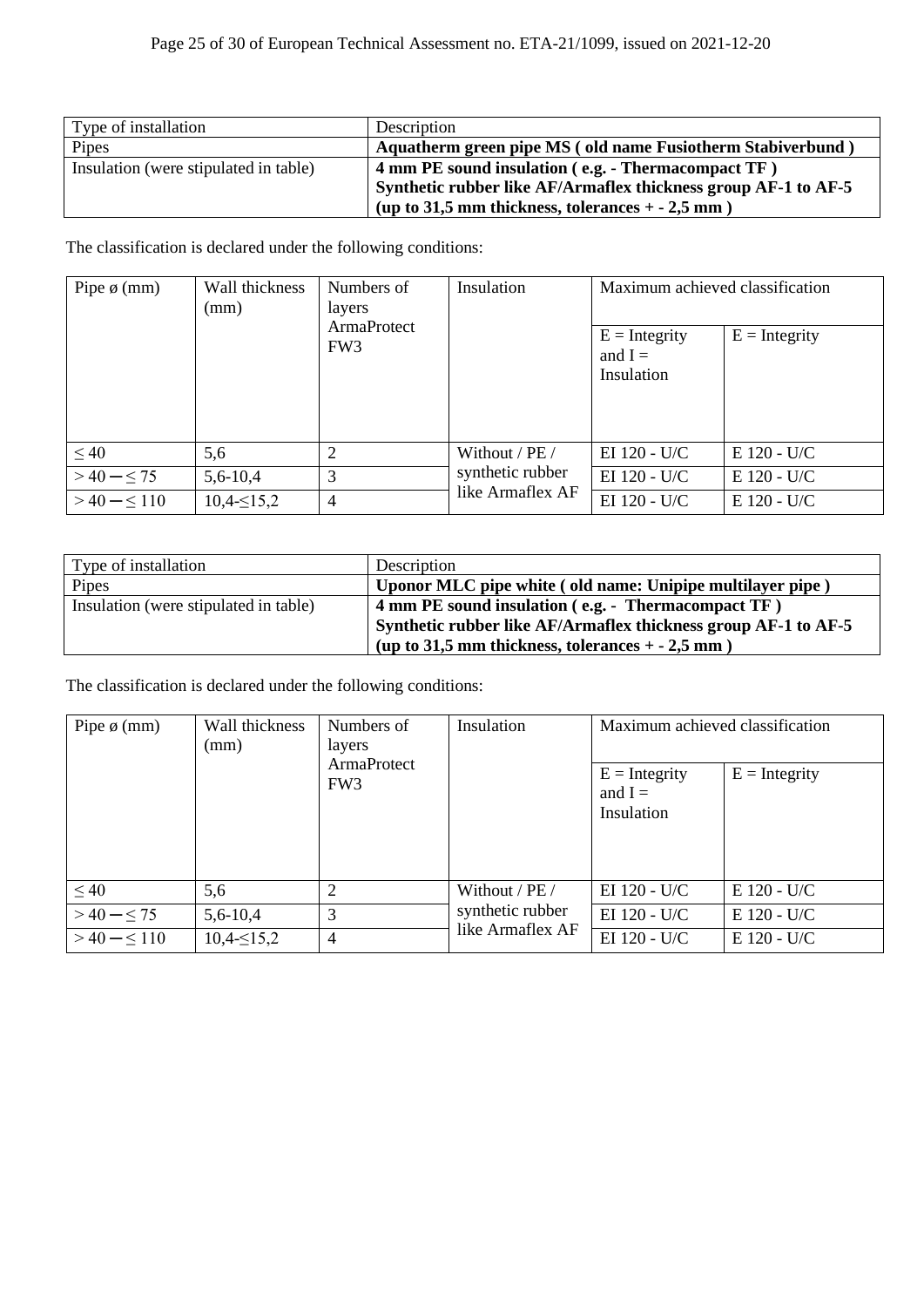| Type of installation                  | Description                                                    |
|---------------------------------------|----------------------------------------------------------------|
| Pipes                                 | <b>Alpex Duo multilayer pipes</b>                              |
| Insulation (were stipulated in table) | 4 mm PE sound insulation (e.g. - Thermacompact TF)             |
|                                       | Synthetic rubber like AF/Armaflex thickness group AF-1 to AF-5 |
|                                       | (up to 31,5 mm thickness, tolerances $+ -2.5$ mm)              |

| Wall thickness<br>Pipe $\phi$ (mm)<br>(mm) | Numbers of<br>layers                  | Insulation     | Maximum achieved classification            |                 |               |
|--------------------------------------------|---------------------------------------|----------------|--------------------------------------------|-----------------|---------------|
|                                            | <b>ArmaProtect</b><br>FW <sub>3</sub> |                | $E =$ Integrity<br>and $I =$<br>Insulation | $E =$ Integrity |               |
| $\leq 40$                                  | 3,5                                   | $\overline{2}$ | without                                    | EI 120 - U/C    | $E$ 120 - U/C |
| $>40 - 55$<br>$3,5-5,0$                    |                                       | 3              | without                                    | EI 120 - U/C    | E 120 - U/C   |
|                                            |                                       | 3              | 4 mm PE                                    | EI 90 - U/C     | $E$ 120 - U/C |
|                                            | 5                                     |                | EI 120 - U/C                               | $E$ 120 - U/C   |               |
|                                            |                                       | 3              | Armaflex AF up<br>to $9,5 \text{ mm}$      | EI 120 - U/C    | E 120 - U/C   |
|                                            |                                       | $\overline{4}$ | Armaflex AF up<br>to $31,5 \text{ mm}$     | EI 120 - U/C    | E 120 - U/C   |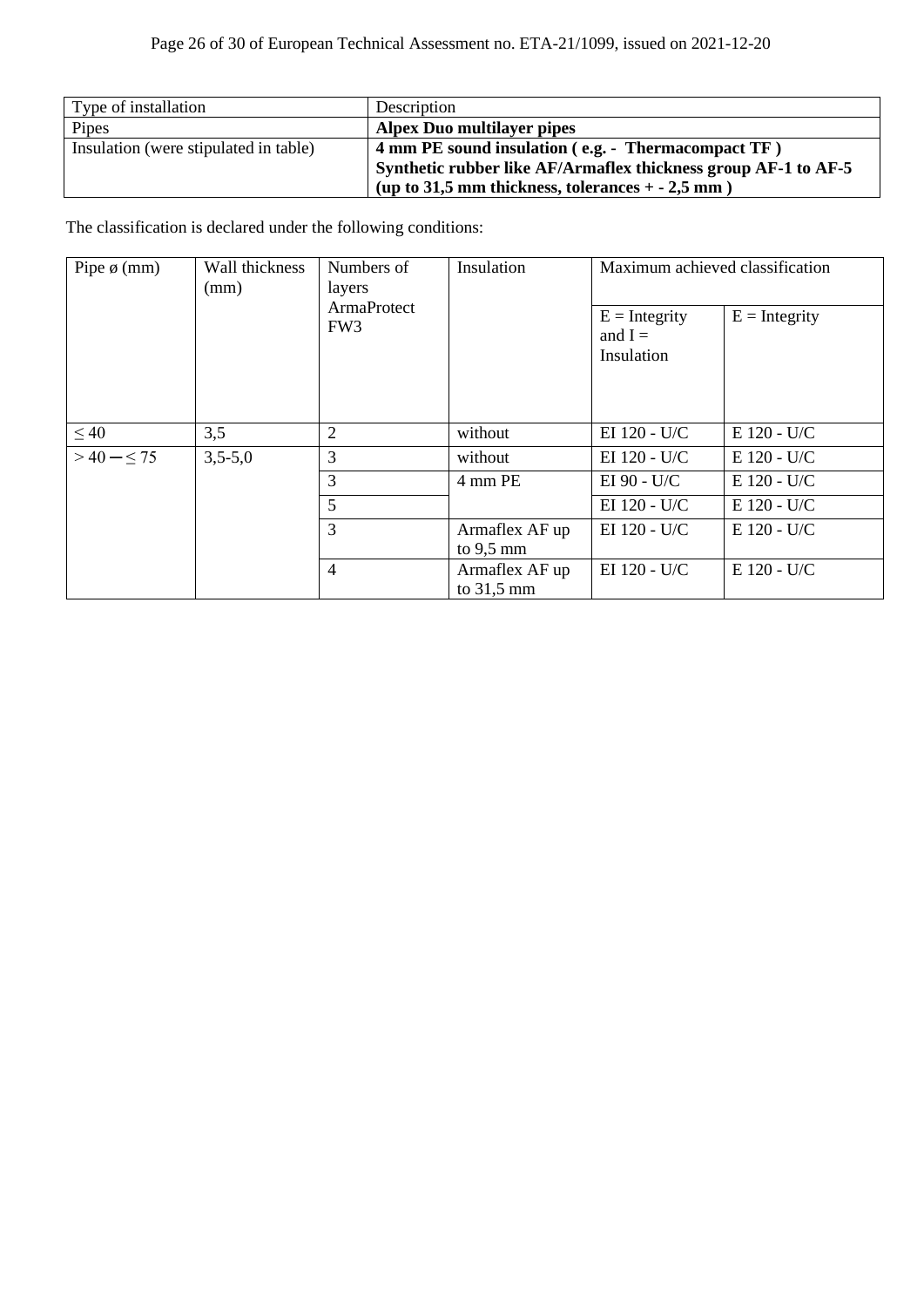Page 27 of 30 of European Technical Assessment no. ETA-21/1099, issued on 2021-12-20

#### **Annex 6 Description of the installations for coated mineral wool board systems in at least 100 mm walls**

The below applies to seals in walls with the following specifications:

The wall must be classified according to EN 13501-2

The wall shall be at least 100 mm thick

The walls shall be made from concrete, aerated concrete, bricks or a lightweight partitions

For lightweight partitions, the number of boards on each side shall be at least 2 \* 12,5mm plasterboards according to EN520, the total thickness of the boards on each side shall be at least 25 mm.

For lightweight partitions the void between the boards shall be filled with 50 mm mineral wool with reaction to fire Euroclass A1  $(100 \text{ kg/m}^3)$  according to EN 13501-1.

Lightweight partitions made with timber frame shall have at least two boards on each side, and the total thickness of the boards on each side shall be at least 25 mm. No penetration must be closer than 100 mm to a timber batten. The void between the penetration and the timber batten shall be filled with an 100mm insulation material with reaction to fire class A1 or A2 according to EN 13501-1

The Thickness of the coated mineral wool board systems have to be at least 2 x 50 mm

The pipes shall penetrate the walls perpendicular to the walls



The classification is declared under the following conditions:

**The ArmaProtect FW3 wrapped around the following pipes in combination with the coated mineral wool board system with ArmaProtect ABLC in wall construction:**

| Pipe type and number of layers of                | $E =$ Integrity and I = Insulation | $E =$ Integrity |
|--------------------------------------------------|------------------------------------|-----------------|
| the wrap Firestop Wrap<br><b>ArmaProtect FW3</b> |                                    |                 |
| PVC $\phi$ 50 x 2,4 mm – 2 layers                | EI 120 U / U                       | $E$ 120 U / U   |
| PVC $\phi$ 75 x 3,6 mm – 3 layers                | EI 120 U / U                       | E 120 U / U     |
| PVC $\varphi$ 110 x 5,3 mm – 4 layers            | EI 120 U / U                       | E 120 U / U     |
| PP $\phi$ 50 x 2,9 mm – 2 layers                 | EI 120 U / U                       | E 120 U / U     |
| PP $\varphi$ 75 x 4,3 mm – 3 layers              | EI 120 U / U                       | E 120 U / U     |
| PP ø 160 x 9,1 mm – 6 layers                     | EI 120 U / U                       | E 120 U / U     |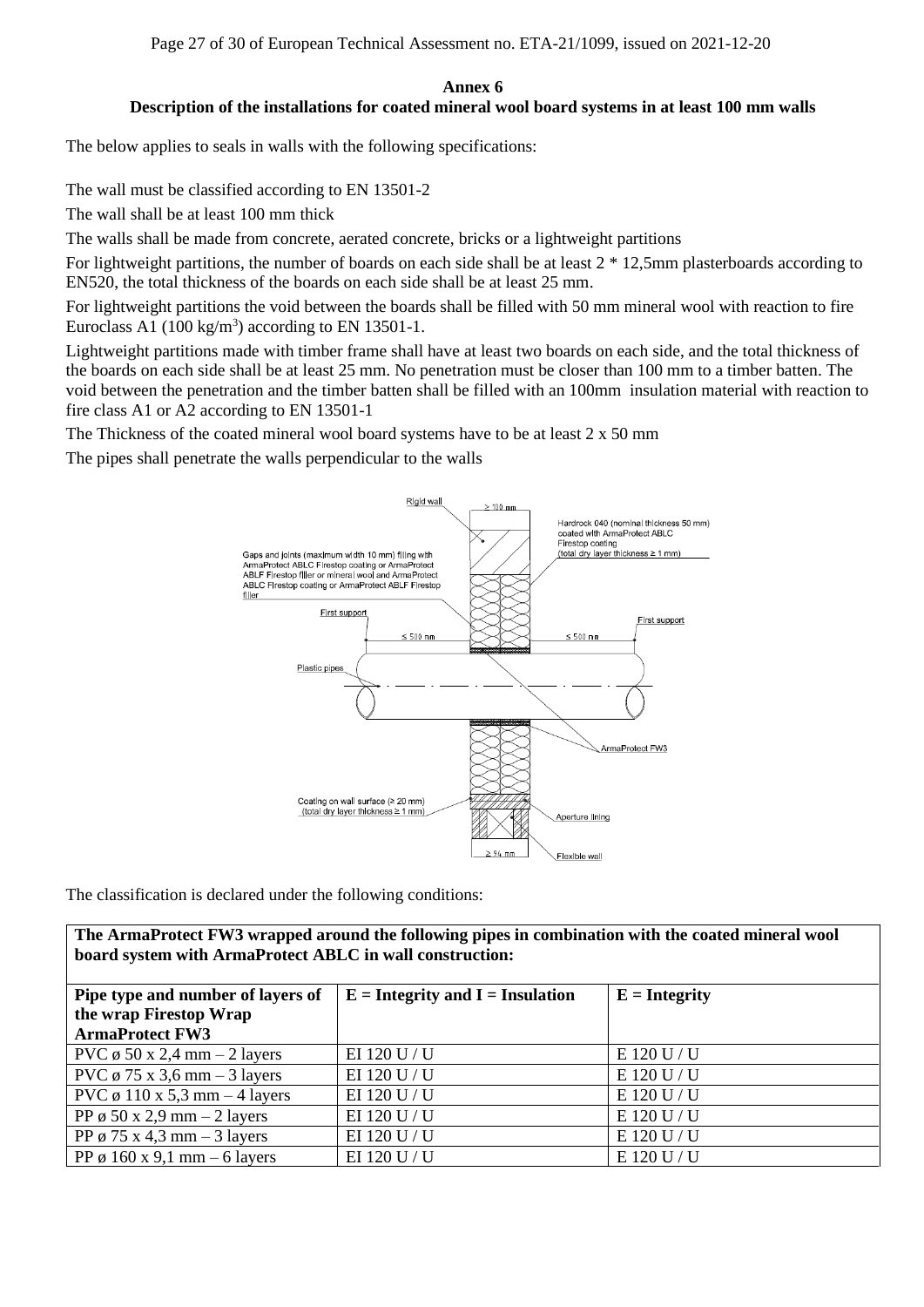#### **Annex 7 Description of the installations for coated mineral wool board systems in at least 150 mm concrete floors**

The below applies to seals in 150 mm thick concrete floors ( $\geq 650 \text{ kg/m}^3$ )

The below applies to seals in floors with the following specifications:

The floor must be classified according to EN 13501-2

The floor shall be at least 150 mm thick

The floor shall be made from concrete or aerated concrete with a density of at least 650 kg/m<sup>3</sup>

The pipes shall penetrate the floor perpendicular to the floor

The Thickness of the coated mineral wool board systems have to be at least 2 x 50

The classification is declared under the following conditions:



The classification is declared under the following conditions:

**The ArmaProtect FW3 wrapped around the following pipes in combination with the coated mineral wool board system with ArmaProtect ABLC in floor construction:**

| Pipe type and number of layers of     | $E =$ Integrity and I = Insulation | $E =$ Integrity |
|---------------------------------------|------------------------------------|-----------------|
| the wrap Firestop Wrap                |                                    |                 |
| <b>ArmaProtect FW3</b>                |                                    |                 |
| PVC $\phi$ 50 x 2,4 mm – 2 layers     | EI 60 U / U                        | $E$ 120 U / U   |
| PVC $\phi$ 75 x 3,6 mm – 3 layers     | EI 120 U / U                       | E 120 U / U     |
| PVC $\phi$ 110 x 5,3 mm – 4 layers    | EI 90 U / U                        | E 120 U / U     |
| PVC $\varphi$ 160 x 7,7 mm – 6 layers | EI 90 U / U                        | E 120 U / U     |
| PP $\phi$ 50 x 2,9 mm – 2 layers      | EI 60 U / U                        | E 120 U / U     |
| PP $\varphi$ 75 x 4,3 mm – 3 layers   | EI 120 U / U                       | E 120 U / U     |
| PP ø 110 x 6,3 mm – 4 layers          | EI 90 U / U                        | E 120 U / U     |
| PP ø 160 x 9,1 mm – 6 layers          | EI 120 U / U                       | E 120 U / U     |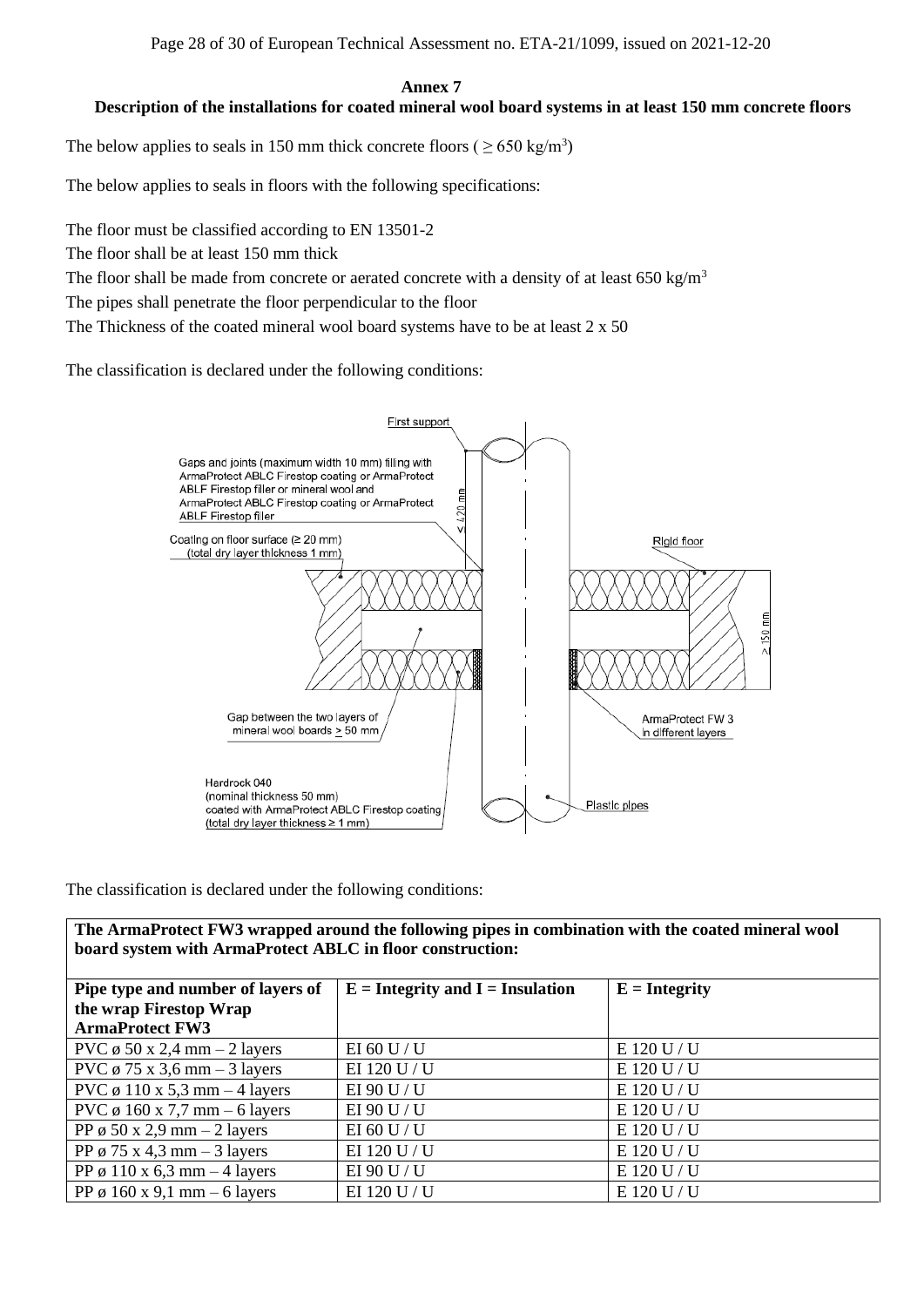#### **Annex 8 Description of the installations for the confirmation of fire resistance in shaft walls of ≥ 2 x 20 mm thickness**

The below applies to seals in walls with the following specifications:

The shaft wall must be classified according to EN 13501-2

The shaft wall shall be at least 2 x 20 mm thickness

For the divided shaft wall the number of boards shall be at least 2 x 20 mm plasterboards according to EN15283, the total thickness of the boards shall be at least 40 mm.

For the shaft wall the CW50 profiles shall be mounted with max. c/c 1000mm distance.

The pipe penetration distance to the nearest mounting must be max. 300 mm

The pipe penetration to other cables etc. must be min. 100 mm

The pipes shall penetrate the walls perpendicular to the walls

The pipe wrap will be only in the middle of the shaft wall

The shaft wall was tested from both sides during the official test in the test laboratory.



| Pipe type and number of layers of     | $E =$ Integrity and I = Insulation | $E =$ <b>Integrity</b> |
|---------------------------------------|------------------------------------|------------------------|
| the wrap Firestop Wrap                |                                    |                        |
| <b>ArmaProtect FW3</b>                |                                    |                        |
| PE $\varphi$ 110 x 6,3 mm – 4 layers  | EI 90 U / C                        | E90U/C                 |
| PP ø 110 x 6,3 mm – 4 layers          | EI 90 U / C                        | E90U/C                 |
| PVC $\varphi$ 110 x 5,3 mm – 4 layers | EI 90 U / C                        | E90U/C                 |
| PE $\varphi$ 50 x 4,6 mm – 2 layers   | EI 90 U / U                        | E90U/U                 |
| PP $\varphi$ 50 x 4,6 mm – 2 layers   | EI 90 U / U                        | E90U/U                 |
| PVC $\phi$ 50 x 3,7 mm – 2 layers     | EI 90 U / U                        | E90U/U                 |